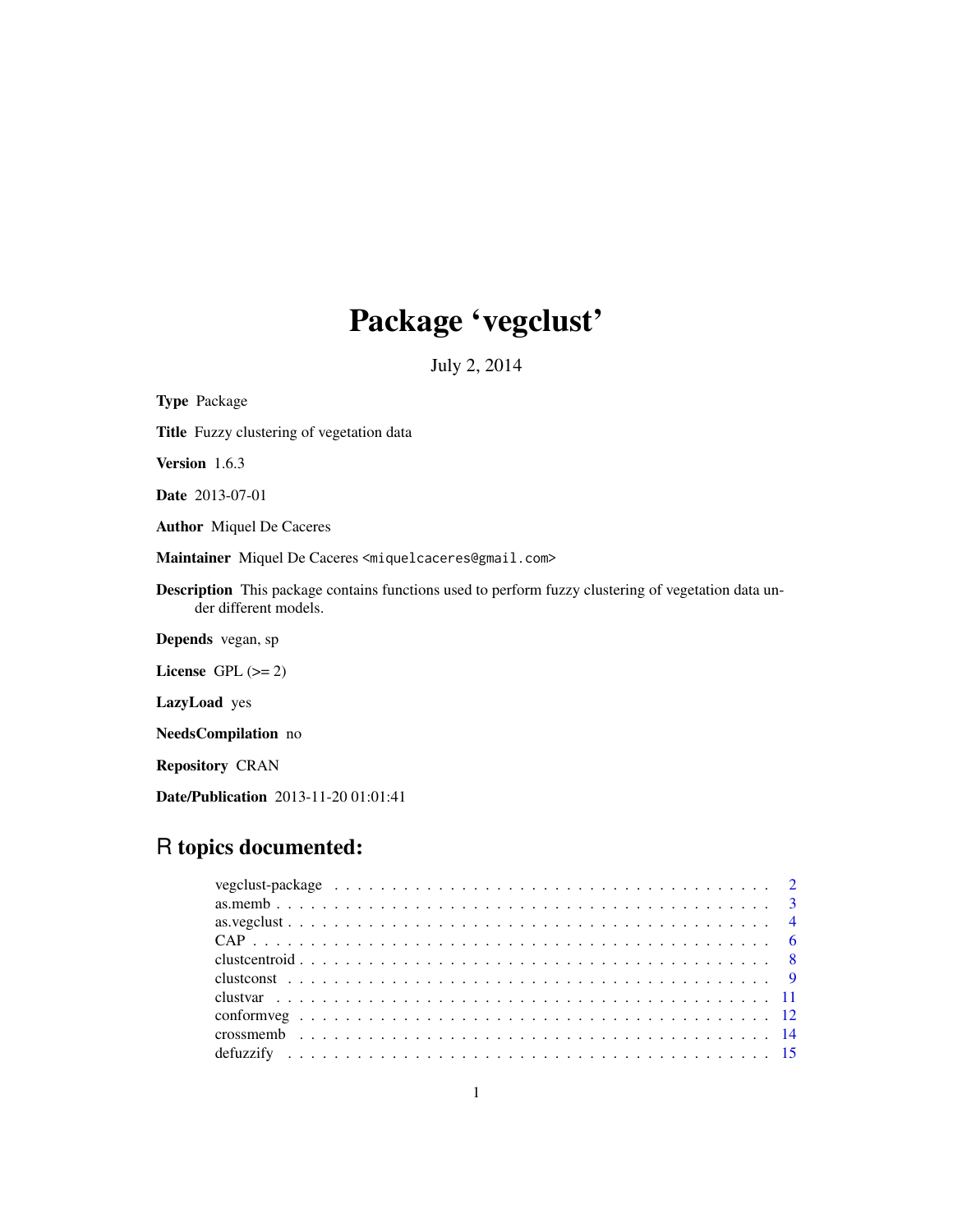# <span id="page-1-0"></span>2 vegclust-package

| Index |  |  |  |  |  |  |  |  |  |  |  |  |  |  |  |  | 39 |
|-------|--|--|--|--|--|--|--|--|--|--|--|--|--|--|--|--|----|

vegclust-package *Functions for fuzzy and hard clustering of vegetation data*

# Description

This package contains functions used to perform fuzzy and hard clustering of vegetation data under different models.

#### Details

| Package:  | vegclust    |
|-----------|-------------|
| Type:     | Package     |
| Version:  | 1.6.3       |
| Date:     | 2013-07-01  |
| License:  | $GPL (= 2)$ |
| LazyLoad: | yes         |

This package is intended to be helpful for generating and maintaining classifications of vegetation. There are two main functions: (1) [vegclust](#page-30-1) is used to create a fuzzy classification from an initial data set (a set of releves of community composition); (2) [vegclass](#page-28-1) is used to classify new data (i.e. new releves) into previous classification structures.

# Author(s)

Miquel De Cáceres, Forest Science Center of Catalonia

Maintainer: Miquel De Cáceres <miquelcaceres@gmail.com>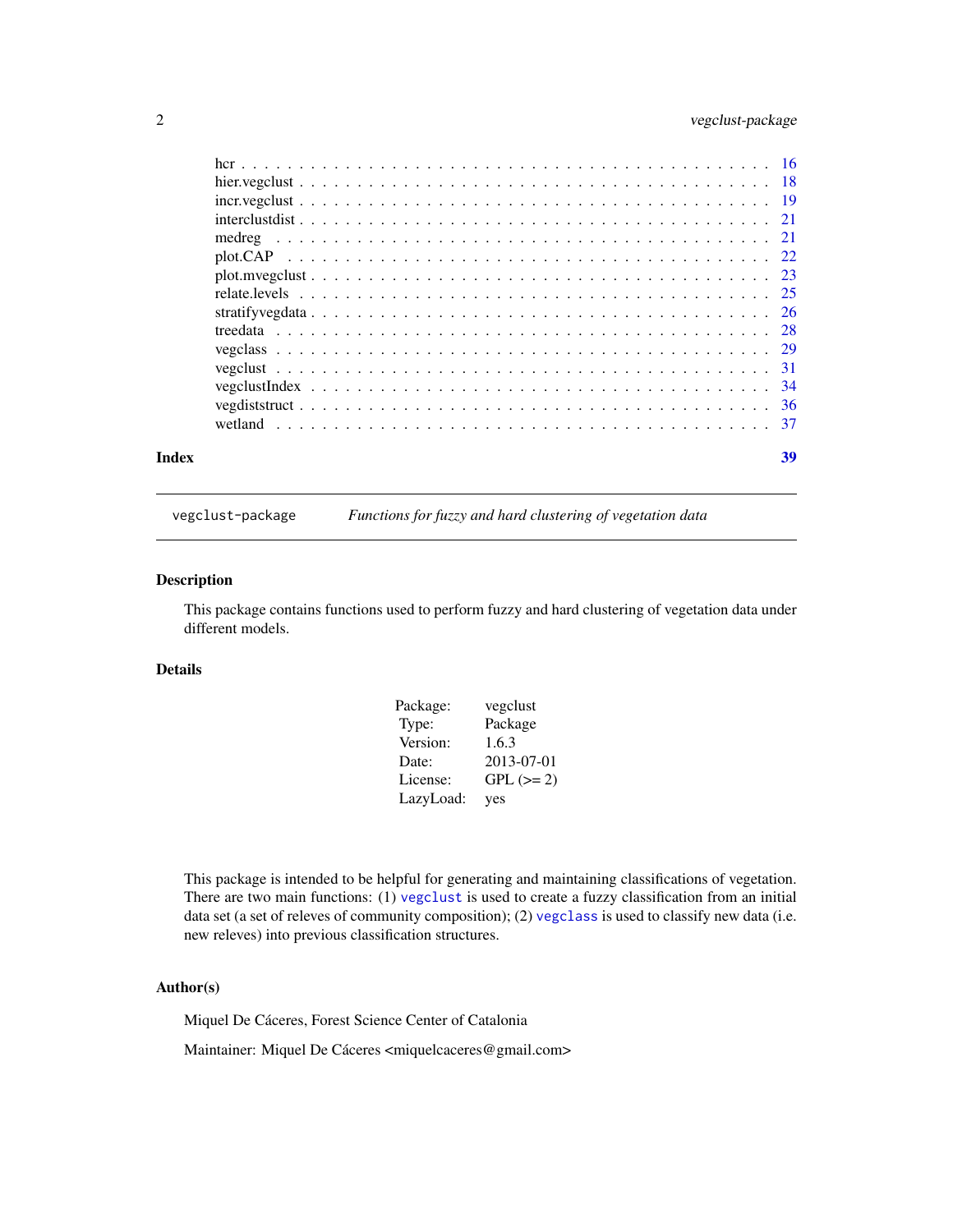#### <span id="page-2-0"></span>as.memb 3

#### References

Forgy, E. W. (1965) Cluster analysis of multivariate data: efficiency vs interpretability of classifications. Biometrics 21, 768-769.

MacQueen, J. (1967) Some methods for classification and analysis of multivariate observations. In Proceedings of the Fifth Berkeley Symposium on Mathematical Statistics and Probability, eds L. M. Le Cam and J. Neyman, 1, pp. 281-297. Berkeley, CA: University of California Press.

Davé, R. N. and R. Krishnapuram (1997) Robust clustering methods: a unified view. IEEE Transactions on Fuzzy Systems 5, 270-293.

Bezdek, J. C. (1981) Pattern recognition with fuzzy objective functions. Plenum Press, New York.

Krishnapuram, R. and J. M. Keller. (1993) A possibilistic approach to clustering. IEEE transactions on fuzzy systems 1, 98-110.

De Cáceres, M., Font, X, Oliva, F. (2010) The management of numerical vegetation classifications with fuzzy clustering methods. Journal of Vegetation Science 21 (6): 1138-1151.

#### Examples

#### ## Loads data data(wetland)

```
## This equals the chord transformation
## (see also \code{\link{decostand}} in package 'vegan')
wetland.chord = as.data.frame(sweep(as.matrix(wetland), 1,
                              sqrt(rowSums(as.matrix(wetland)^2)), "/"))
```
## Create noise clustering with 3 clusters. Perform 10 starts from random seeds ## and keep the best solution wetland.nc = vegclust(wetland.chord, mobileCenters=3, m = 1.2, dnoise=0.75, method="NC", nstart=10)

as.memb *Turns into membership matrix*

#### Description

Attempts to turn its cluster vector argument into a membership matrix

#### Usage

```
as.memb(cluster)
```
#### Arguments

cluster A vector indicating the hard membership of each object in x to a set of groups. Can contain NA values.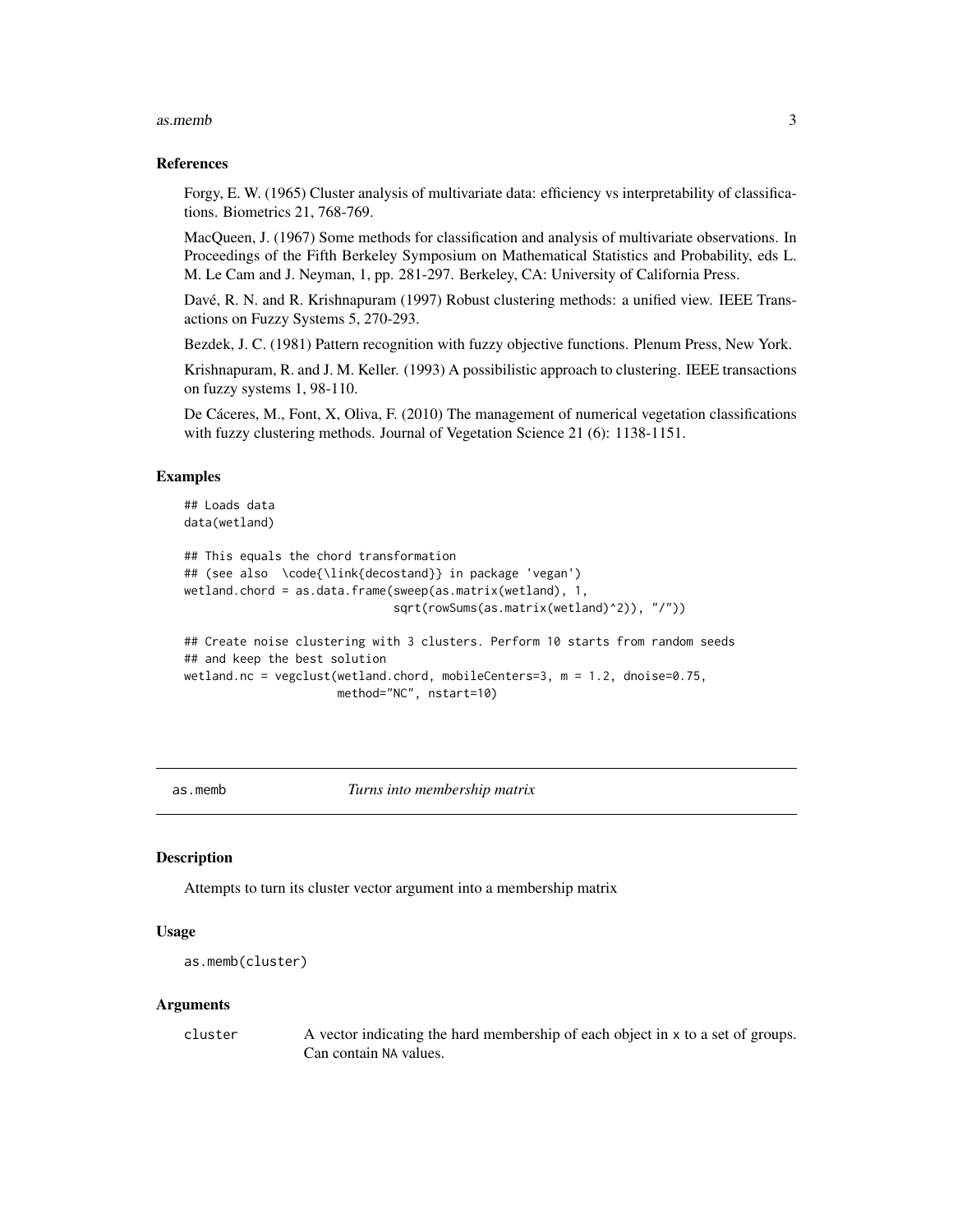<span id="page-3-0"></span>An matrix with as many rows as the length of cluster and as many columns as different cluster levels. NA values will have zero membership to all clusters

# Author(s)

Miquel De Cáceres, Forest Science Center of Catalonia.

# See Also

[vegclust](#page-30-1), [vegclass](#page-28-1)

# Examples

as.memb(factor(c(1,2,NA)))

<span id="page-3-1"></span>as.vegclust *Turns into vegclust objects*

#### Description

Attempts to turn its arguments into a [vegclust](#page-30-1) object

# Usage

```
as.vegclust(x, y, method="KM", m=1.0, dnoise=NULL, eta=NULL)
```
# Arguments

| $\mathsf{x}$ | A site-by-species data matrix (raw mode), or a site-by-site distance matrix (dis-<br>tance mode).                                           |
|--------------|---------------------------------------------------------------------------------------------------------------------------------------------|
| У            | A vector indicating the cluster that each object in x belongs to. Alternatively, a<br>fuzzy/hard site-by-group matrix of membership values. |
| method       | A clustering model from which y was obtained (normally "KM"). Current ac-<br>cepted models are:                                             |
|              | • "KM": K-means or hard c-means (MacQueen 1967)                                                                                             |
|              | • "KMdd": Hard c-medoids (Krishnapuram et al. 1999)                                                                                         |
|              | • "FCM": Fuzzy c-means (Bezdek 1981)                                                                                                        |
|              | • "FCMdd": Fuzzy c-medoids (Krishnapuram et al. 1999)                                                                                       |
|              | • "NC": Noise clustering (Dave and Krishnapuram 1997)                                                                                       |
|              | • "NCdd": Noise clustering with medoids                                                                                                     |
|              | • "HNC": Hard noise clustering                                                                                                              |
|              | • "HNCdd": Hard noise clustering with medoids                                                                                               |
|              | • "PCM": Possibilistic c-means (Krishnapuram and Keller 1993)                                                                               |
|              | • "PCMdd": Possibilistic c-medoids                                                                                                          |
|              |                                                                                                                                             |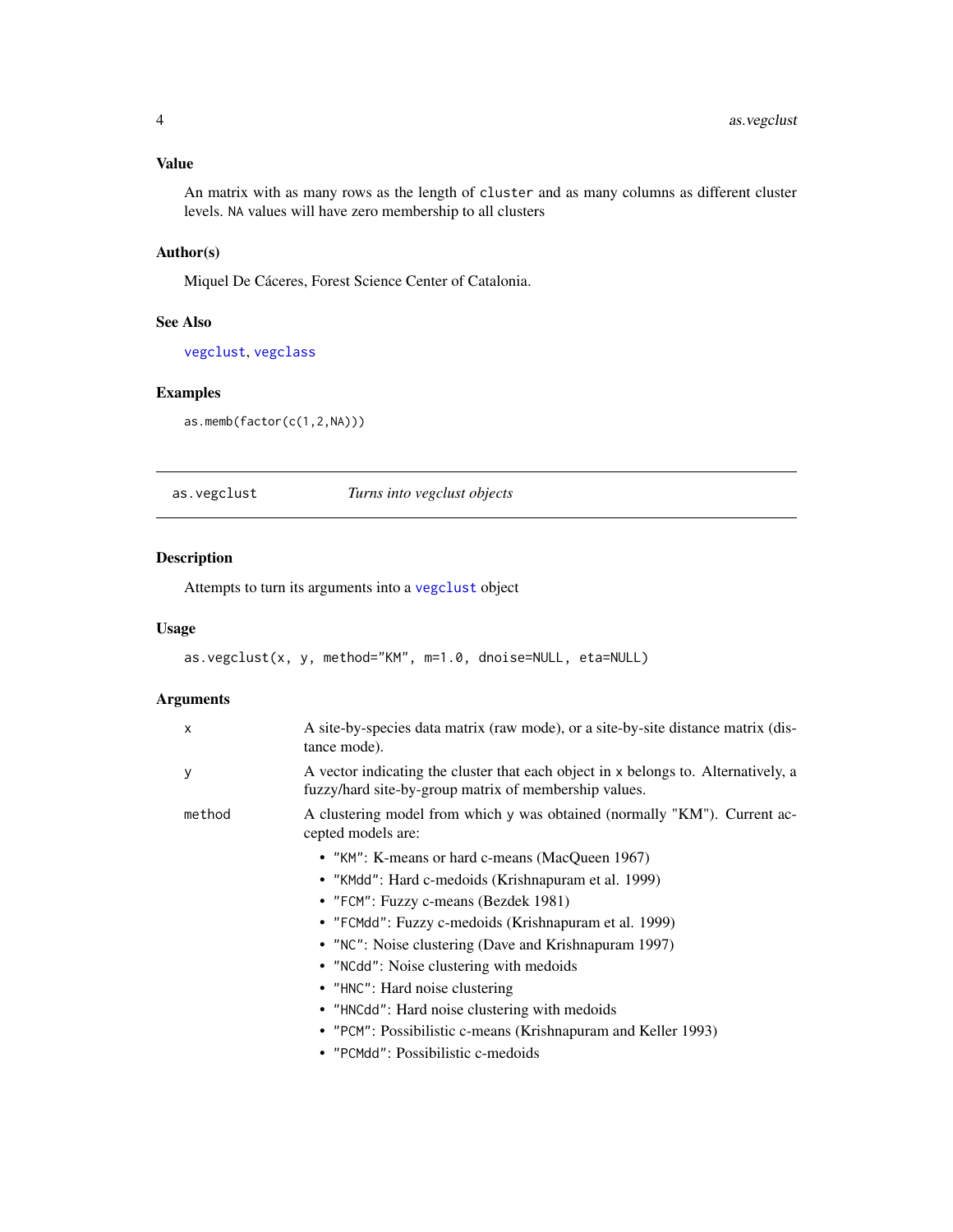#### <span id="page-4-0"></span>as.vegclust 5

| m      | The fuzziness exponent to be used, relevant for all fuzzy models (FCM, FCMdd,<br>NC, NCdd, PCM and PCMdd) |
|--------|-----------------------------------------------------------------------------------------------------------|
| dnoise | The distance to the noise cluster, relevant for noise clustering models (NC, HNC,<br>NCdd and HNCdd).     |
| eta    | A vector of reference distances, relevant for possibilistic models (PCM and<br>PCMdd).                    |

# Details

This function is used to generate [vegclust](#page-30-1) objects which can then be used in [vegclass](#page-28-1) to classify new data. If the input classification is hard (i.e. yes/no membership), cluster centers are calculated as multivariate means, and the method for assigning new data is assumed to be k-means ("KM"), i.e. plots will be assigned to the nearest cluster center. If community data is given as site-by-species data matrix the cluster centroids are added as mobileCenters in the [vegclust](#page-30-1) object. Centroids will not be computed if community data is given as a site-by-site dissimilarity matrix. Moreover, current implementation does not allow y to be a membership matrix when x is a distance matrix.

#### Value

An object of class [vegclust](#page-30-1).

#### Author(s)

Miquel De Cáceres, Forest Science Center of Catalonia.

#### See Also

[vegclust](#page-30-1), [vegclass](#page-28-1)

```
## Loads data
data(wetland)
## This equals the chord transformation
## (see also \code{\link{decostand}} in package vegan)
wetland.chord = as.data.frame(sweep(as.matrix(wetland), 1,
                              sqrt(rowSums(as.matrix(wetland)^2)), "/"))
## Splits wetland data into two matrices of 30x27 and 11x22
wetland.30 = wetland.chord[1:30, ]wetland.30 = wetland.30[,colSums(wetland.30)>0]
dim(wetland.30)
wetland.11 = wetland.chord[31:41, ]wetland.11 = wetland.11[,colSums(wetland.11)>0]
dim(wetland.11)
## Performs a K-means clustering of the data set with 30 sites
wetland.km = kmeans(wetland.30, centers=3, nstart=10)
## Transforms the 'external' classification of 30 sites into a 'vegclust' object
```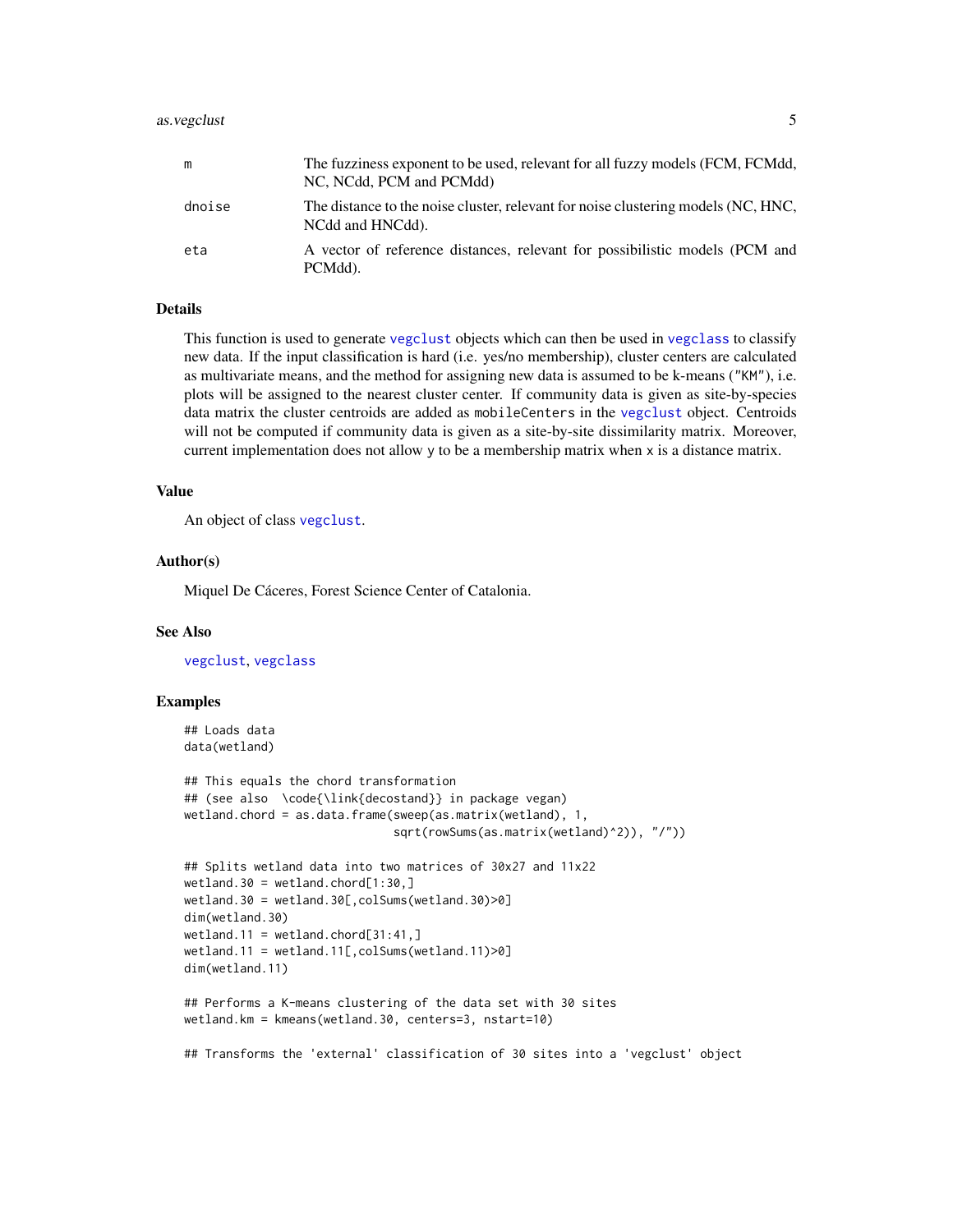wetland.30.vc = as.vegclust(wetland.30, wetland.km\$cluster)

## Assigns the second set of sites according to the (k-means) membership rule ## That is, sites are assigned to the cluster whose cluster centroids is nearest. wetland.11.km = vegclass(wetland.30.vc, wetland.11)

## A similar 'vegclust' object is obtained when using the distance mode... wetland.d.vc = as.vegclust(dist(wetland.30), wetland.km\$cluster)

```
## which can be also used to produce the assignment of the second set of objects
wetland.d.11 = as.data.frame(as.matrix(dist(wetland.chord)))[31:41,1:30]
wetland.d.11.km = vegclass(wetland.d.vc,wetland.d.11)
```
<span id="page-5-1"></span>CAP *Cummulative abundance profile (CAP)*

# **Description**

Functions to calculate cummulative abundance profiles (CAPs), to build matrices from them, and to average profiles.

#### Usage

```
CAP(x, transform=NULL)
CAP2matrix(CAP, type="profile",classWidths=NULL)
CAPmeans(CAP, factor=NULL)
```
#### **Arguments**

| $\mathsf{x}$ | A stratified vegetation data set (see function stratifyvegdata).                                                                                 |
|--------------|--------------------------------------------------------------------------------------------------------------------------------------------------|
| transform    | A function or the name of a function to be applied to each cumulative abundance<br>value.                                                        |
| <b>CAP</b>   | An object of class 'CAP'.                                                                                                                        |
| type         | The type of information that the resulting matrix should contain. Either "profile",<br>"abundance" or "volume".                                  |
| classWidths  | A numerical vector containing the width for size class (or vegetation stratum).<br>If NULL, then all classes are assumed to have the same width. |
| factor       | A factor to calculate average profiles per each level.                                                                                           |
|              |                                                                                                                                                  |

#### Details

Function CAP replaces the abundance value of a size class by the sum of abundances in this and larger size classes (strata). Thus, upper classes contain smaller abundance values than lower classes, creating a cumulative abundance profile. Function CAP2matrix takes an object of class 'CAP' and returns a data matrix, where values differ depending on parameter type: (1) type="profile" simply reshapes the 'CAP' object (a list) into a matrix with as many rows as plot records and where columns are organized in blocks (there are as many blocks as species and each block has as many columns as

<span id="page-5-0"></span>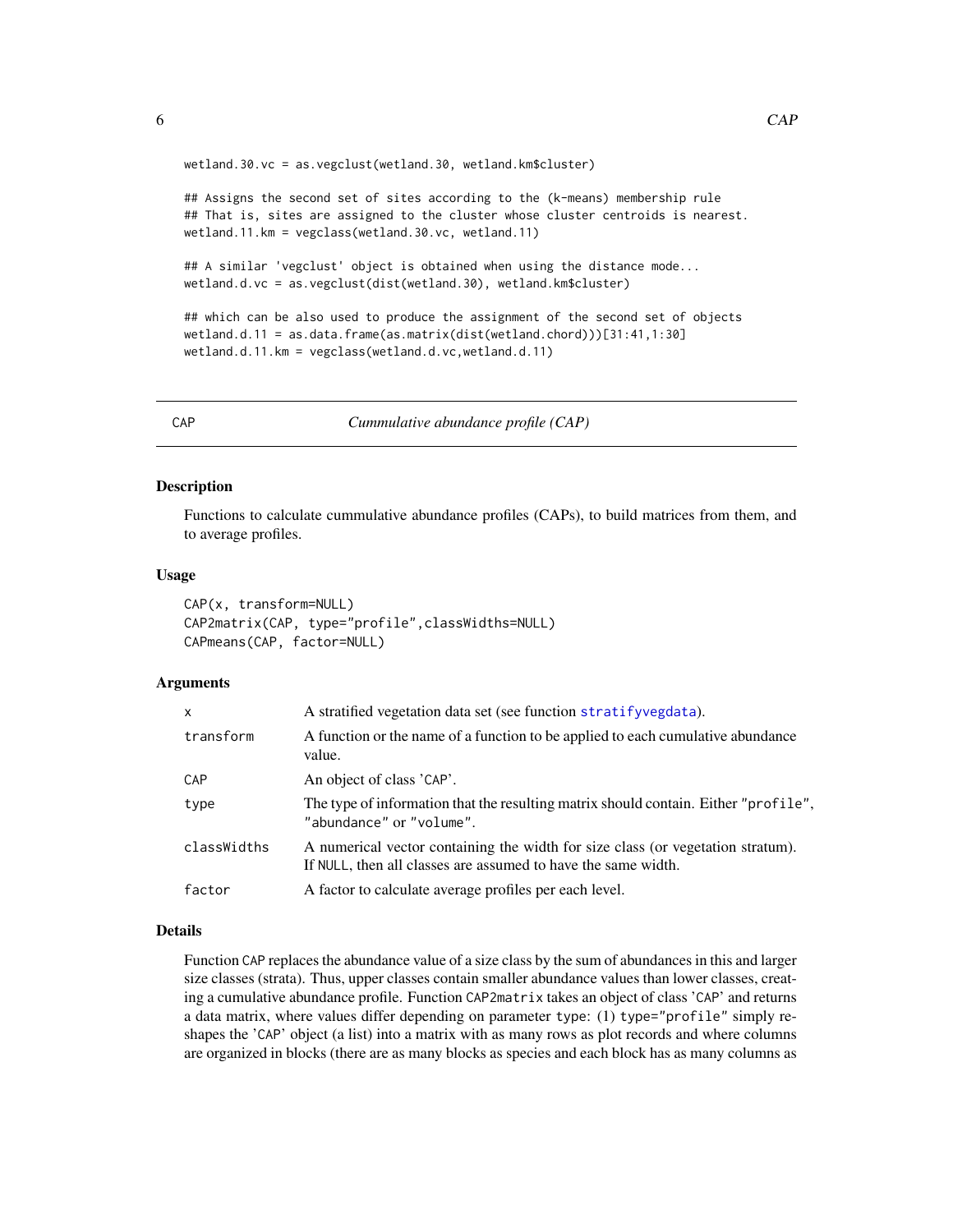### <span id="page-6-0"></span> $CAP$  2.1 The set of the set of the set of the set of the set of the set of the set of the set of the set of the set of the set of the set of the set of the set of the set of the set of the set of the set of the set of the

size classes); (2) type="abundance" returns a plot-by-species matrix where each value is the total abundance of the species in the plot (i.e. the CAP value at the ground level); (3) type="volume" returns a plot-by-species matrix where each value is the sum of CAP values across size classes (a measure of the "volume" occupied by the species in the plot). When provided, classWidths are used to weight size classes of the cumulative abundance profiles (for  $(1)$  and  $(3)$  only). Function CAPmeans calculates the average abundance profile for a set of plot records. If supplied, factor can be used to speficy groups of samples for which average profiles are to be calculated.

# Value

Function CAP returns an object of class 'CAP', similar to objects of class 'stratifiedvegdata' but where abundance values of upper size classes have beed added to those of lower size classes. Function CAP2matrix returns a matrix with species as rows (columns depend on the value of type).

#### Author(s)

Miquel De Cáceres, Forest Science Center of Catalonia.

#### References

De Cáceres, M., Legendre, P. & He, F. (in preparation) Dissimilarity measurements and the sie structure of ecological communities.

#### See Also

[stratifyvegdata](#page-25-1), [plot.CAP](#page-21-1), [vegdiststruct](#page-35-1)

# Examples

## Load stratified data data(medreg)

## Check that 'medreg' has correct class class(medreg)

## Look at the data for the third plot medreg[[3]]

## Create cumulative abundance profile (CAP) for each plot medreg.CAP = CAP(medreg)

```
## Look at the profile of the third plot
medreg.CAP[[3]]
```

```
## Create matrix with species abundances
medreg.X = CAP2matrix(medreg.CAP, type="abundance")
head(medreg.X)
```

```
## Generate average profile
average.CAP = CAPmeans(medreg.CAP)
```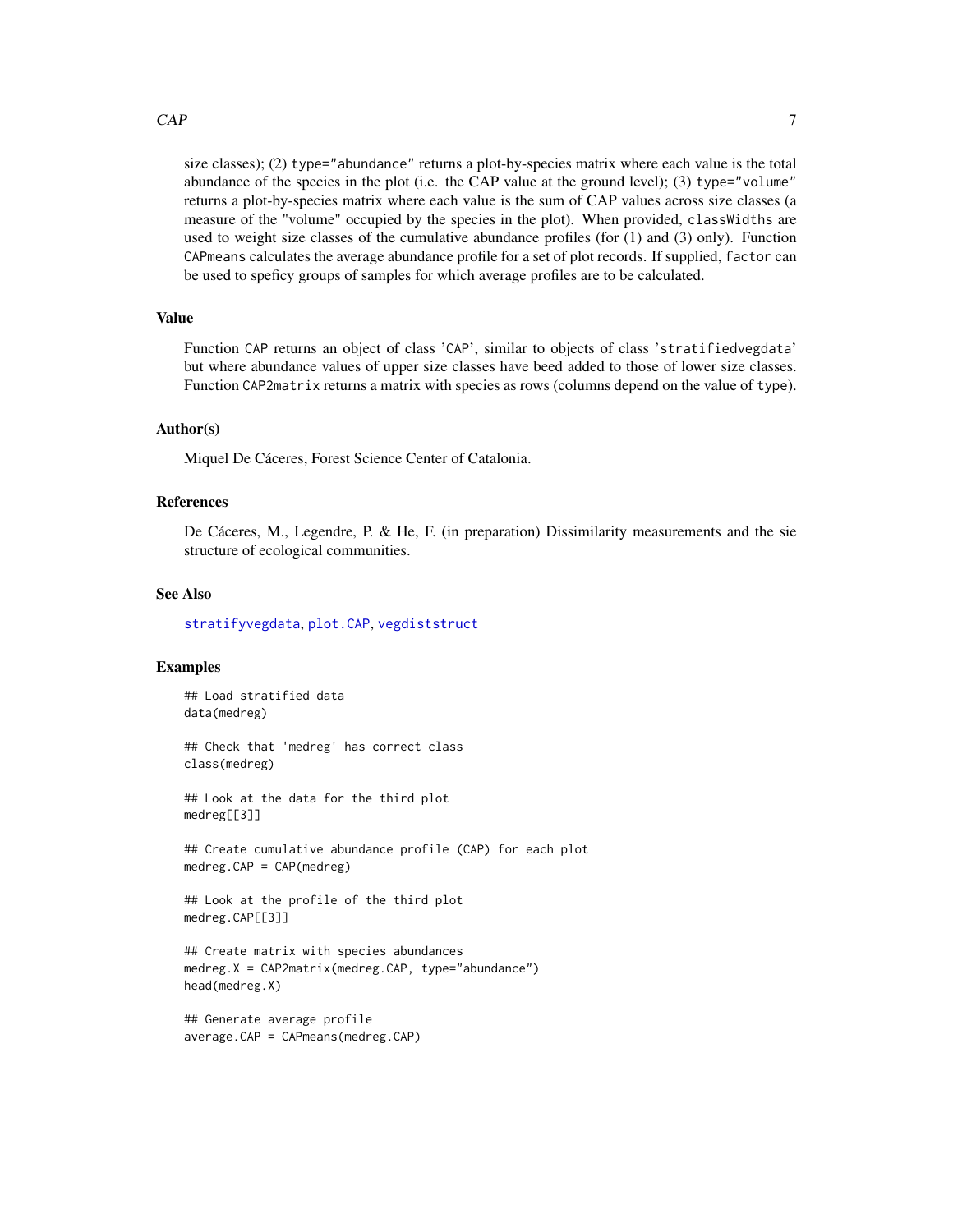```
## Plot average profile
plot(average.CAP)
```
#### clustcentroid *Cluster centers of a classification*

# Description

Function clustcentroid calculates the centroid (multivariate average) coordinates of a classification. Function clustmedoid determines the medoid (object whose average dissimilarity to all the other objects is minimal) for each cluster in the classification.

#### Usage

clustcentroid $(x, y, m = 1)$ clustmedoid $(x, y, m = 1)$ 

# Arguments

| $\mathsf{x}$ | Community data, a site-by-species data frame. In function clust medoid, x can<br>alternatively be an object of class dist (otherwise, the dissimilarity measure is<br>assumed to be the Euclidean distance). |
|--------------|--------------------------------------------------------------------------------------------------------------------------------------------------------------------------------------------------------------|
| У            | It can be (a) A vector indicating the cluster that each object in $x$ belongs to; (b)<br>a fuzzy/hard site-by-group matrix of membership values; (c) an object of class<br>vegclust or vegclass              |
| m            | Fuzziness exponent, only effective when y is a fuzzy membership matrix.                                                                                                                                      |

#### Value

Function clustcentroid returns a group-by-species matrix containing species average abundance values (i.e. the coordinates of each cluster centroid). Function clustmedoid returns a vector of indices (medoids).

# Note

In order to assign new plot record data into a predefined set of classes, one should use functions [as.vegclust](#page-3-1) and [vegclass](#page-28-1) instead.

#### Author(s)

Miquel De Cáceres, Forest Science Center of Catalonia

# See Also

[as.vegclust](#page-3-1), [vegclass](#page-28-1), [vegclust](#page-30-1), [kmeans](#page-0-0)

<span id="page-7-0"></span>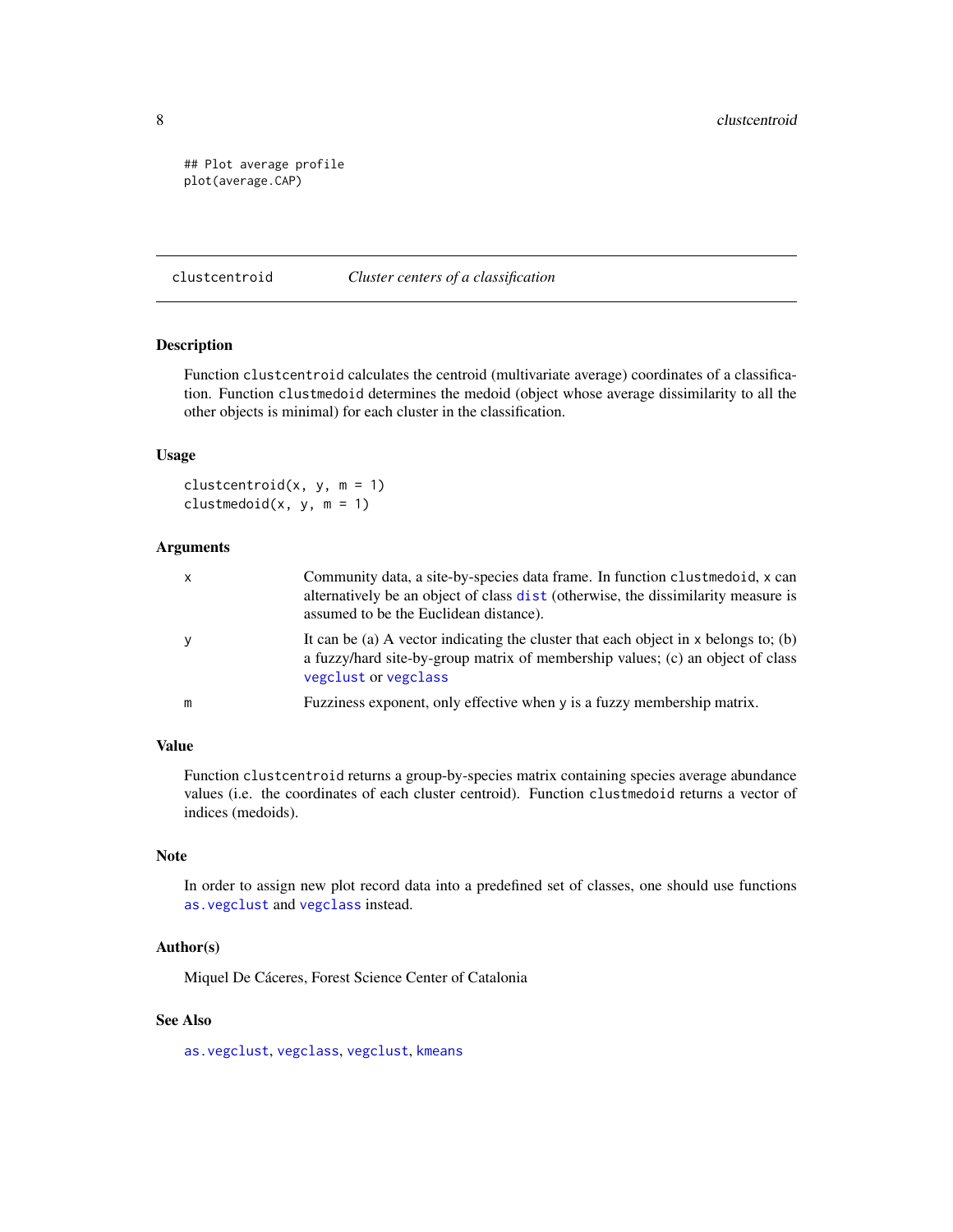#### <span id="page-8-0"></span>clustconst  $\sim$  9

#### Examples

```
## Loads stats
library(stats)
## Loads data
data(wetland)
## This equals the chord transformation
## (see also \code{\link{decostand}} in package 'vegan')
wetland.chord = as.data.frame(sweep(as.matrix(wetland), 1,
                              sqrt(rowSums(as.matrix(wetland)^2)), "/"))
## Performs a K-means clustering
wetland.km = kmeans(wetland.chord, centers=3, nstart=10)
## Gets the coordinates corresponding to the centroids of KM clusters
clustcentroid(wetland.chord, y=wetland.km$cluster)
## Gets the object indices corresponding to the medoids of KM clusters
clustmedoid(wetland.chord, y=wetland.km$cluster)
```
#### clustconst *Constancy table of a classification*

# Description

Allows studying the constancy table (i.e. the frequency of species in each class) of a classification represented in the form of a membership data matrix.

#### Usage

```
clustconst(x, memb)
## S3 method for class 'clustconst'
summary(object, mode="all", name=NULL, sort=TRUE, minconst=0.5, digits=3, ...)
```
#### Arguments

| x      | Community data, a site by species data frame.                                                                                                                                 |
|--------|-------------------------------------------------------------------------------------------------------------------------------------------------------------------------------|
| memb   | An site-by-group matrix indicating the (hard or fuzzy) membership of each ob-<br>ject in x to a set of groups.                                                                |
| object | An object of class 'clustconst'.                                                                                                                                              |
| mode   | Use mode="all" to print the constancy table, mode="cluster" to print con-<br>stancy values for one cluster, and mode="species", to print constancy values<br>for one species. |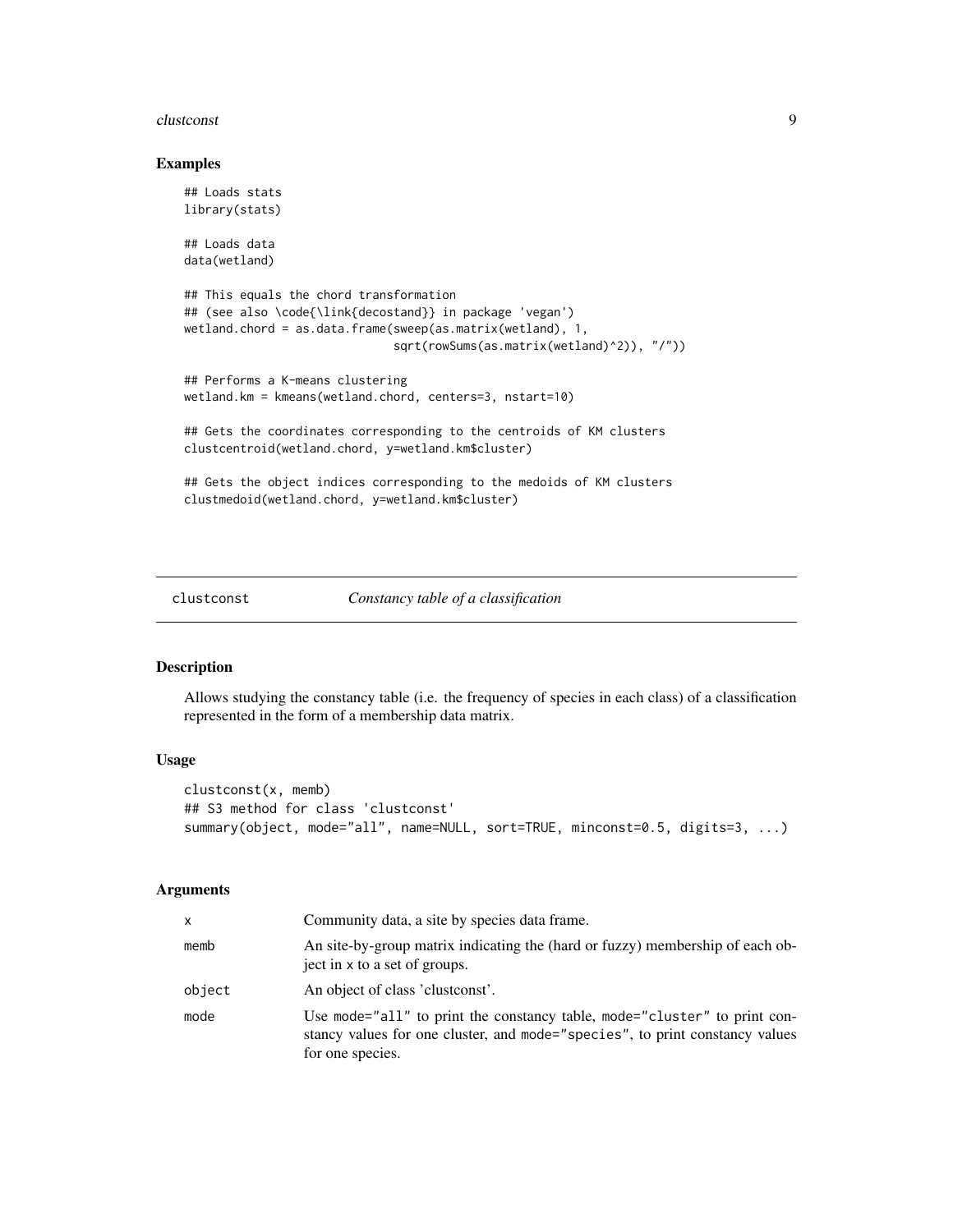<span id="page-9-0"></span>

| name      | A string with the name of a cluster (in mode="cluster"), or the name of a<br>species (in mode="species"). |
|-----------|-----------------------------------------------------------------------------------------------------------|
| sort      | A flag to indicate whether constancy table should be sorted in descending order.                          |
| minconst  | A threshold used to limit the values shown.                                                               |
| digits    | The number of digits for rounding.                                                                        |
| $\ddotsc$ | Additional parameters for summary (actually not used).                                                    |

#### Details

The constancy value of a species in a vegetation unit is the relative frequency of occurrence of the species in plot records that belong to the unit. In case of a fuzzy vegetation unit the constancy value is the sum of memberships of sites that contain the species divided by the sum of memberships of all sites. Use the 'summary' function to obtain information about: (1) which species are more frequent on a given vegetation unit; (2) which vegetation units have higher frequencies of a given target species. Additionally, the 'summary' function can sort a constancy table if mode="all" and sort=TRUE are indicated.

# Value

Function clustconst returns an object of type 'clustconst', in fact a data frame with the constancy value of each species (rows) on each cluster (column).

#### Author(s)

Miquel De Cáceres, Forest Science Center of Catalonia

#### See Also

[vegclust](#page-30-1), [kmeans](#page-0-0)

```
## Loads stats
library(stats)
## Loads data
data(wetland)
## This equals the chord transformation
## (see also \code{\link{decostand}} in package 'vegan')
wetland.chord = as.data.frame(sweep(as.matrix(wetland), 1,
                              sqrt(rowSums(as.matrix(wetland)^2)), "/"))
## Performs a K-means clustering
wetland.km = kmeans(wetland.chord, centers=3, nstart=10)
## Gets constancy table of KM (i.e. hard) clusters
c=clustconst(wetland.chord, memb=as.memb(wetland.km$cluster))
## Prints constancy values ordered and store the result in d
```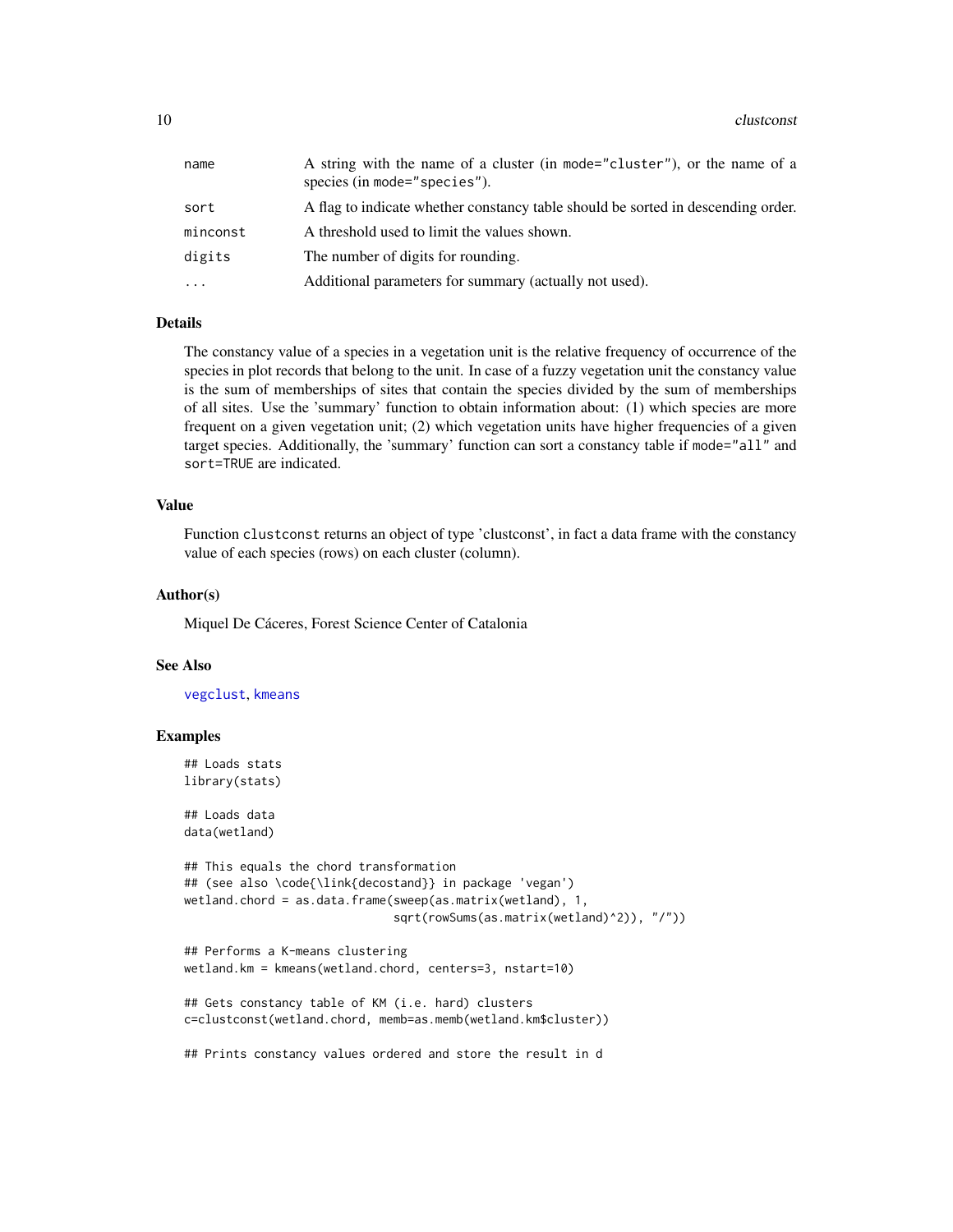#### <span id="page-10-0"></span>clustvar and the contract of the contract of the contract of the contract of the contract of the contract of the contract of the contract of the contract of the contract of the contract of the contract of the contract of t

```
d=summary(c, mode="all")
## Prints the most frequent species in the first cluster
summary(c, mode="cluster", name=names(c)[1])
```
<span id="page-10-1"></span>clustvar *Cluster variance*

#### Description

Computes the variation in community composition (i.e. beta diversity) found within the sites of a set of hard or fuzzy clusters.

#### Usage

 $cluster = NULL, defuzzify=False, ...$ 

#### Arguments

| x         | Community data. Either a site-by-species matrix or a site-by-site matrix of com-<br>positional distances between sites (i.e., an object of class dist). Alternatively,<br>this can be an object of class vegetlest or vegetlass, and in this case it is un-<br>necessary to provide cluster. |
|-----------|----------------------------------------------------------------------------------------------------------------------------------------------------------------------------------------------------------------------------------------------------------------------------------------------|
| cluster   | A vector indicating the hard membership of each object in x to a set of groups.                                                                                                                                                                                                              |
| defuzzify | A flag indicating whether fuzzy memberships should be defuzzified (see func-<br>tion defuzzify). Only applies to the case where an object of class vegclust or<br>vegclass is supplied in x.                                                                                                 |
| .         | Additional parameters for function defuzzify.                                                                                                                                                                                                                                                |

#### Details

This function can be used in two ways:

- if x is a data matrix (site by species or distances among sites) and cluster is null, the function assumes a single cluster of all points in x. When cluster is provided, the function computes cluster variance for each (hard) group and this computation implies setting the centroid of the group. Cluster variance is defined as the average squared distance to the centroid.
- If x is an object of class [vegclust](#page-30-1) or [vegclass](#page-28-1), the function uses the information contained there (distances to cluster centers, memberships and exponent of fuzziness) in order to compute cluster variances. Cluster centers do not need to be recomputed, and the distances to cluster centers are used directly. For centroid-based cluster models (KM, FCM, NC, HNC and PCM) the variance is defined as the average squared distance to the centroid. For medoidbased cluster models (KMdd, FCMdd, NCdd, HNCdd and PCMdd) the variance is defined as average distance to the medoid. The variance for both mobile and fixed clusters is returned. Additionally, membership matrices may be defuzzified if defuzzify=TRUE.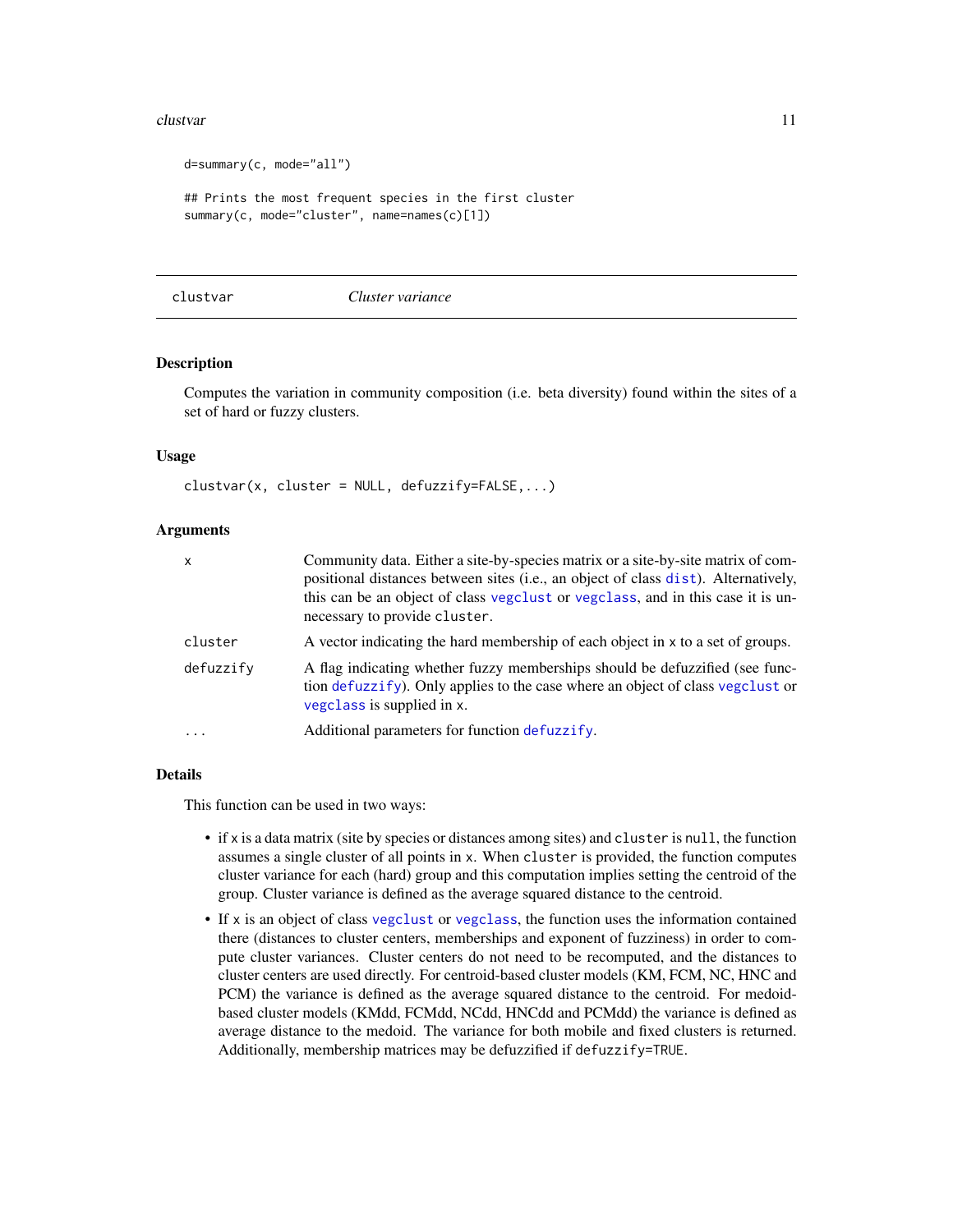# <span id="page-11-0"></span>Value

A double value (for one cluster) or a vector of values, one per each cluster.

#### Author(s)

Miquel De Cáceres, Forest Science Center of Catalonia

#### See Also

[vegclust](#page-30-1), [kmeans](#page-0-0),[defuzzify](#page-14-1)

### Examples

## Loads data data(wetland)

```
## This equals the chord transformation
## (see also \code{\link{decostand}} in package 'vegan')
wetland.chord = as.data.frame(sweep(as.matrix(wetland), 1,
                              sqrt(rowSums(as.matrix(wetland)^2)), "/"))
```

```
## Create noise clustering with 3 clusters. Perform 10 starts from random seeds
## and keep the best solution
wetland.nc = vegclust(wetland.chord, mobileCenters=3, m = 1.2, dnoise=0.75,
                     method="NC", nstart=10)
```

```
## Gets cluster variance of fuzzy clusters
clustvar(wetland.nc)
```

```
## Gets cluster variance of fuzzy clusters after defuzzification
clustvar(wetland.nc, defuzzify=TRUE)
```
## Similar to the previous, this gets cluster variance of defuzzified (i.e. hard) clusters clustvar(wetland.chord, cluster=defuzzify(wetland.nc)\$cluster)

## Gets cluster variance of K-means (i.e. hard) clusters clustvar(wetland.chord, cluster=kmeans(wetland.chord, centers=3, nstart=10)\$cluster)

<span id="page-11-1"></span>conformveg *Conform two community data tables*

#### Description

Conforms two community data tables to have the same set of columns (species)

#### Usage

```
conformveg(x, y, fillvalue = 0, verbose=False)
```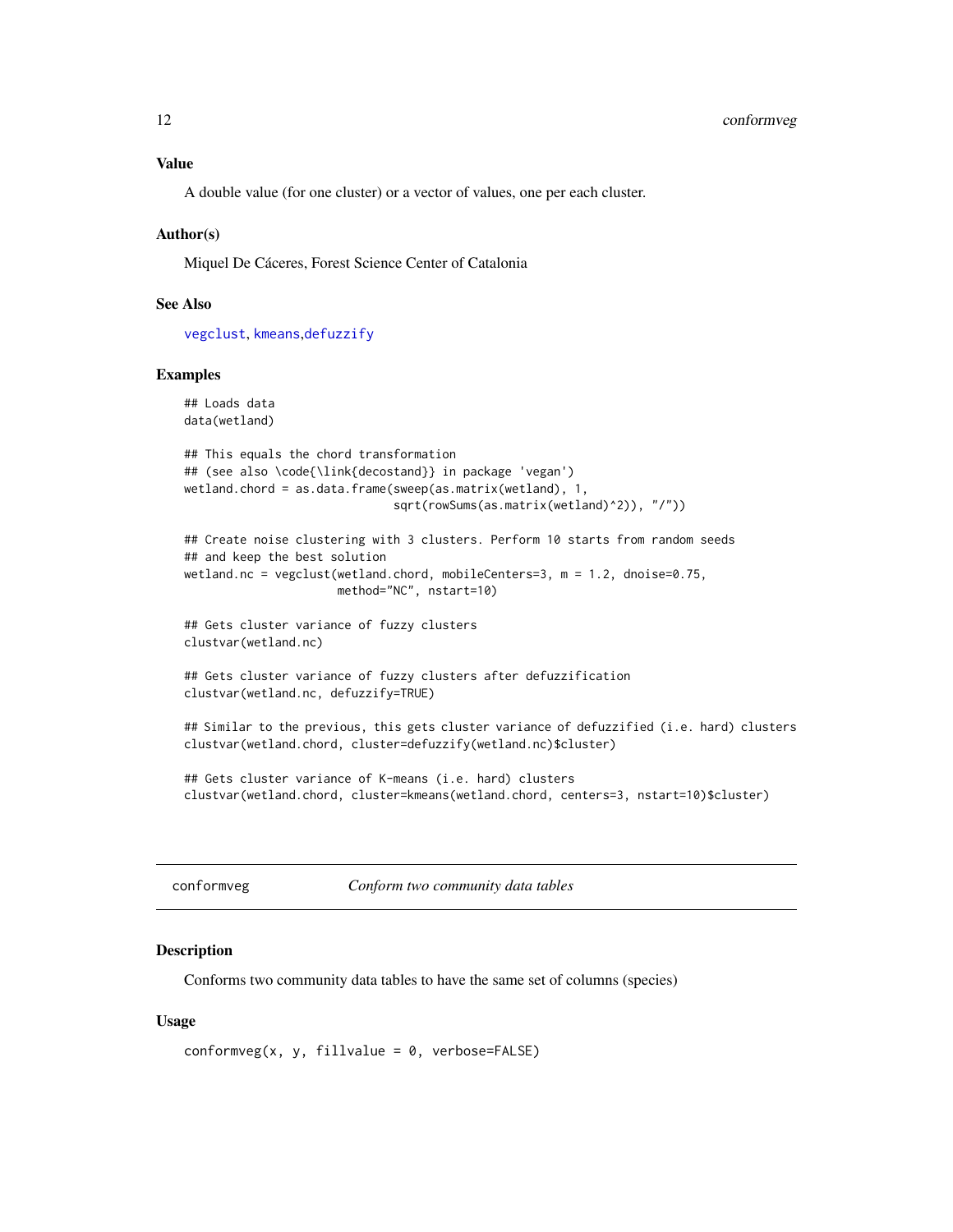# <span id="page-12-0"></span>conformveg that the conformveg that the contract  $\sim$  13

# Arguments

| x         | Community data, a site-by-species matrix.                                                                                                                                |
|-----------|--------------------------------------------------------------------------------------------------------------------------------------------------------------------------|
| v         | Community data, a site-by-species matrix.                                                                                                                                |
| fillvalue | The value to be used to fill new entries in inflated matrices.                                                                                                           |
| verbose   | Displays information about the number of species shared between x and y, as<br>well as the number of species that are in one of the data tables but not in the<br>other. |

#### Details

This function adds to x as many new columns as columns of y that are not in x. The same is done for y, so the two tables have the same set of columns when they are returned.

#### Value

A list with the two inflated matrices x and y.

#### Author(s)

Miquel De Cáceres, Centre Tecnologic Forestal de Catalunya.

# See Also

[vegclust](#page-30-1), [vegclass](#page-28-1)

```
## Loads data (38 columns and 33 species)
data(wetland)
dim(wetland)
## Splits wetland data into two matrices of 30x27 and 11x22
wetland.30 = wetland[1:30, ]wetland.30 = wetland.30[,colSums(wetland.30)>0]
dim(wetland.30)
wetland.11 = wetland[31:41, ]wetland.11 = wetland.11[,colSums(wetland.11)>0]
dim(wetland.11)
## Conforms the two matrices so they can eventually be merged
wetland.cf = conformveg(wetland.30, wetland.11)
dim(wetland.cf$x)
dim(wetland.cf$y)
names(wetland.cf$x)==names(wetland.cf$y)
```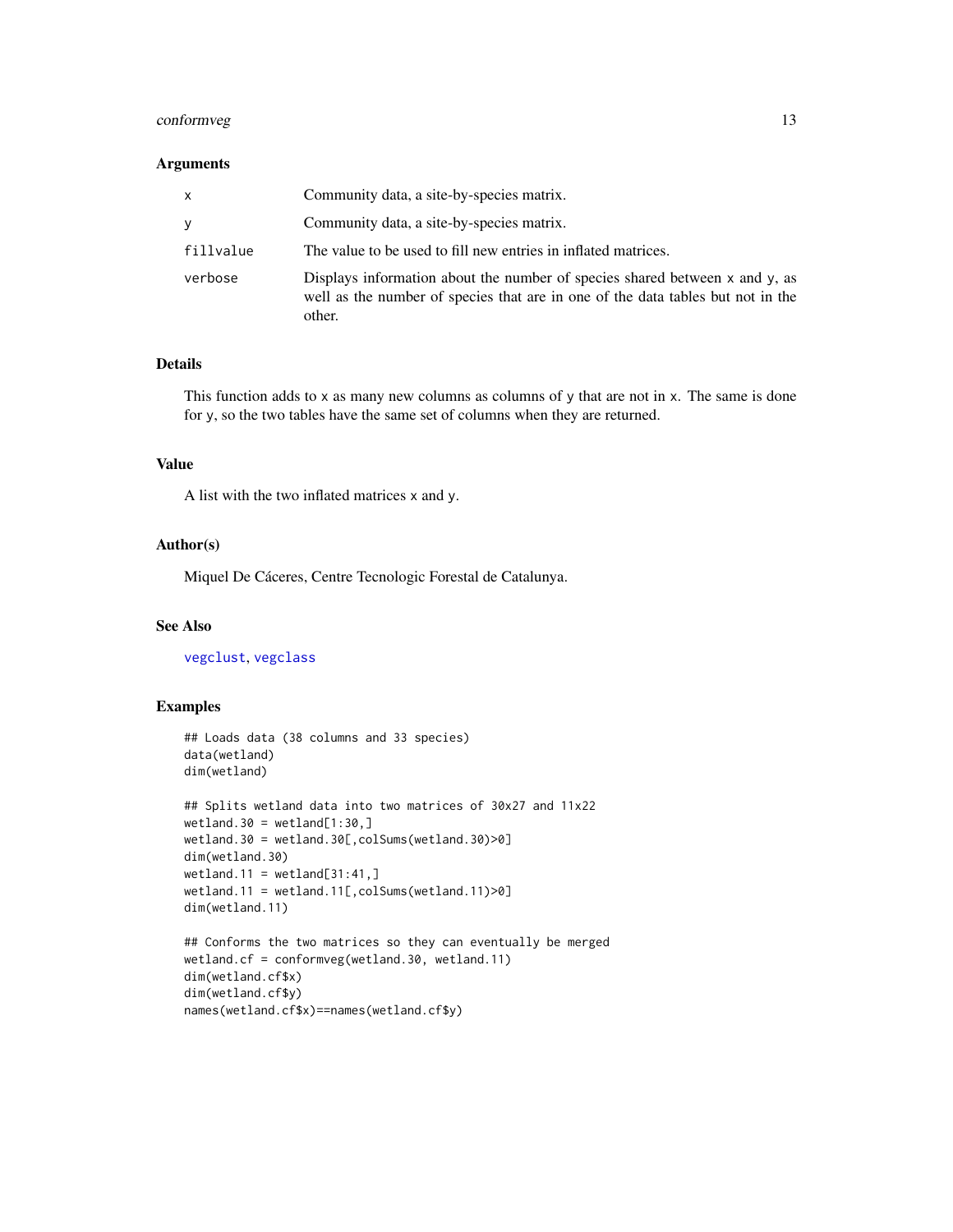<span id="page-13-1"></span><span id="page-13-0"></span>

#### Description

Calculates a cross-tabulated matrix relating two fuzzy membership matrices

#### Usage

 $crossmemb(x, y, relative = TRUE)$ 

# Arguments

| $\mathsf{x}$ | A site-by-group fuzzy membership matrix. Alternatively, an object of class 'veg-<br>clust' or 'vegclass'. |
|--------------|-----------------------------------------------------------------------------------------------------------|
| <b>V</b>     | A site-by-group fuzzy membership matrix. Alternatively, an object of class 'veg-<br>clust' or 'vegclass'. |
| relativize   | If TRUE expresses the cross-tabulated values as proportions of cluster size in x.                         |

# Value

A cross-tabulated matrix comparing the two classifications. In general, each cell's value is the (fuzzy) number of objects that in x are assigned to the cluster corresponding to the row and in y are assigned to the cluster corresponding to the column. If relativize=TRUE then the values of each row are divided by the (fuzzy) size of the corresponding cluster in x.

# Author(s)

Miquel De Cáceres, Forest Science Center of Catalonia.

#### See Also

[defuzzify](#page-14-1), [vegclust](#page-30-1)

```
## Loads data
data(wetland)
```

```
## This equals the chord transformation
## (see also \code{\link{decostand}} in package vegan)
wetland.chord = as.data.frame(sweep(as.matrix(wetland), 1,
                              sqrt(rowSums(as.matrix(wetland)^2)), "/"))
```

```
## Create clustering with 3 clusters. Perform 10 starts from random seeds
## and keep the best solution. Try both FCM and NC methods:
wetland.fcm = vegclust(wetland.chord, mobileCenters=3, m = 1.2, method="FCM", nstart=10)
```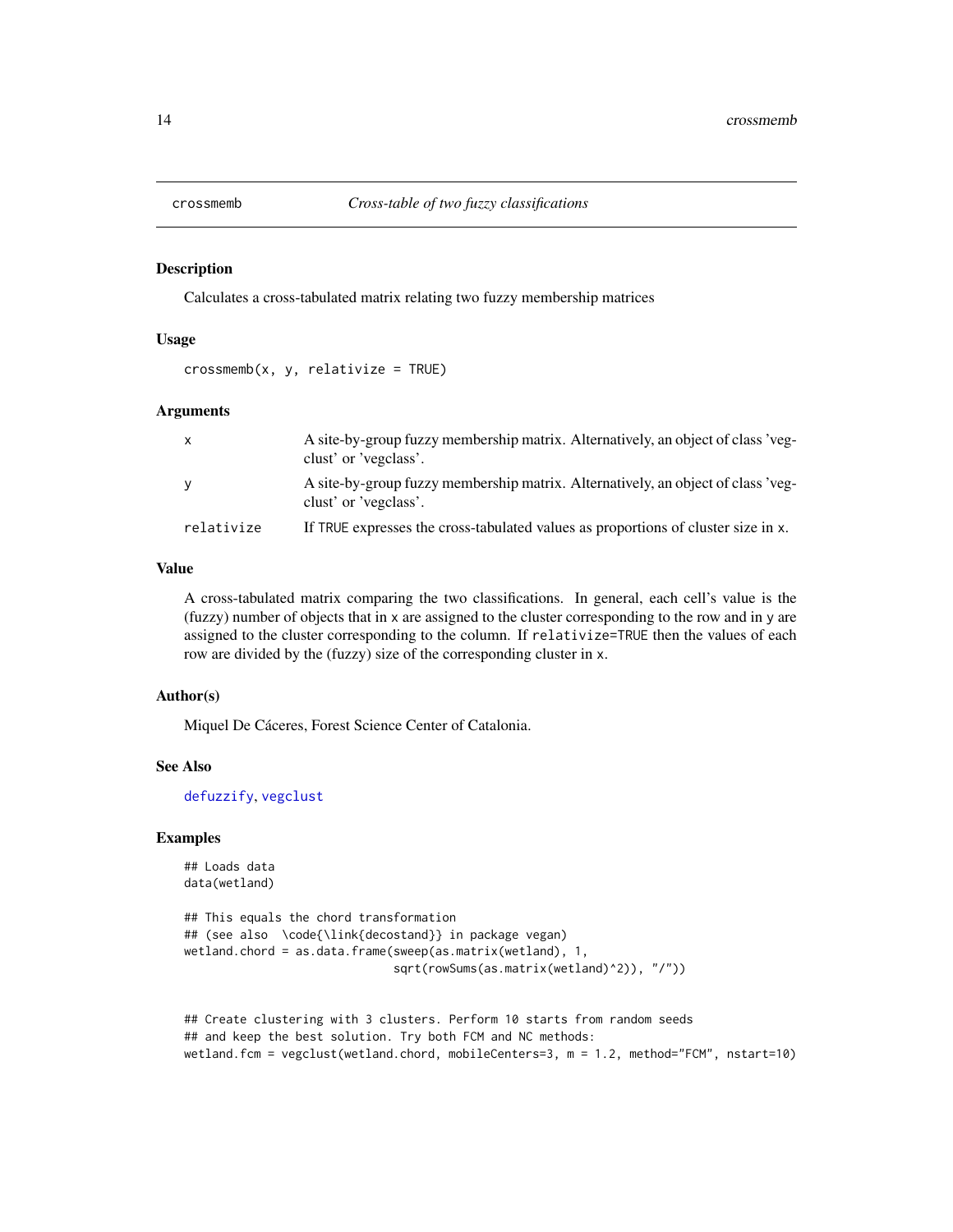#### <span id="page-14-0"></span>defuzzify the contract of the contract of the contract of the contract of the contract of the contract of the contract of the contract of the contract of the contract of the contract of the contract of the contract of the

```
wetland.nc = vegclust(wetland.chord, mobileCenters=3, m = 1.2, dnoise=0.75, method="NC",
                      nstart=10)
## Compare the results
crossmemb(wetland.fcm, wetland.nc, relativize=FALSE)
```
#### <span id="page-14-1"></span>defuzzify *Defuzzifies a fuzzy partition*

# Description

Transforms a fuzzy classification into a crisp (hard) classification.

#### Usage

```
defuzzify(object, method = "max", alpha = 0.5, na.rm = FALSE)
```
# Arguments

| object | A site-by-group fuzzy membership matrix. Alternatively, an object of class 'veg-<br>clust' or 'vegclass'. |
|--------|-----------------------------------------------------------------------------------------------------------|
| method | Either "max" to choose for the maximum membership value across clusters, or<br>"cut" for an alpha-cut.    |
| alpha  | Threshold for the alpha-cut, bounded between 0 and 1.                                                     |
| na.rm  | If TRUE removes the objects that do not belong to any cluster when using method="cut".                    |

# Details

Alpha-cut means that memberships lower than alpha are transformed into 0 while memberships higher than alpha are transformed into 1. This means that if alpha values are low (i.e. close to 0), an object may belong to more than one group after defuzzification. These will generate a concatenation of cluster names in the output cluster vector and a row with sum more than one in the memb matrix). Similarly, if alpha is high (i.e. close to 1) there are objects that may be left unclassified. These will get NA in the cluster vector and zero row in the memb matrix.

#### Value

A list with the following items:

| memb    | A data frame with the hard membership partition.                |
|---------|-----------------------------------------------------------------|
| cluster | A vector (factor) with the name of the cluster for each object. |

# Author(s)

Miquel De Cáceres, Forest Science Center of Catalonia.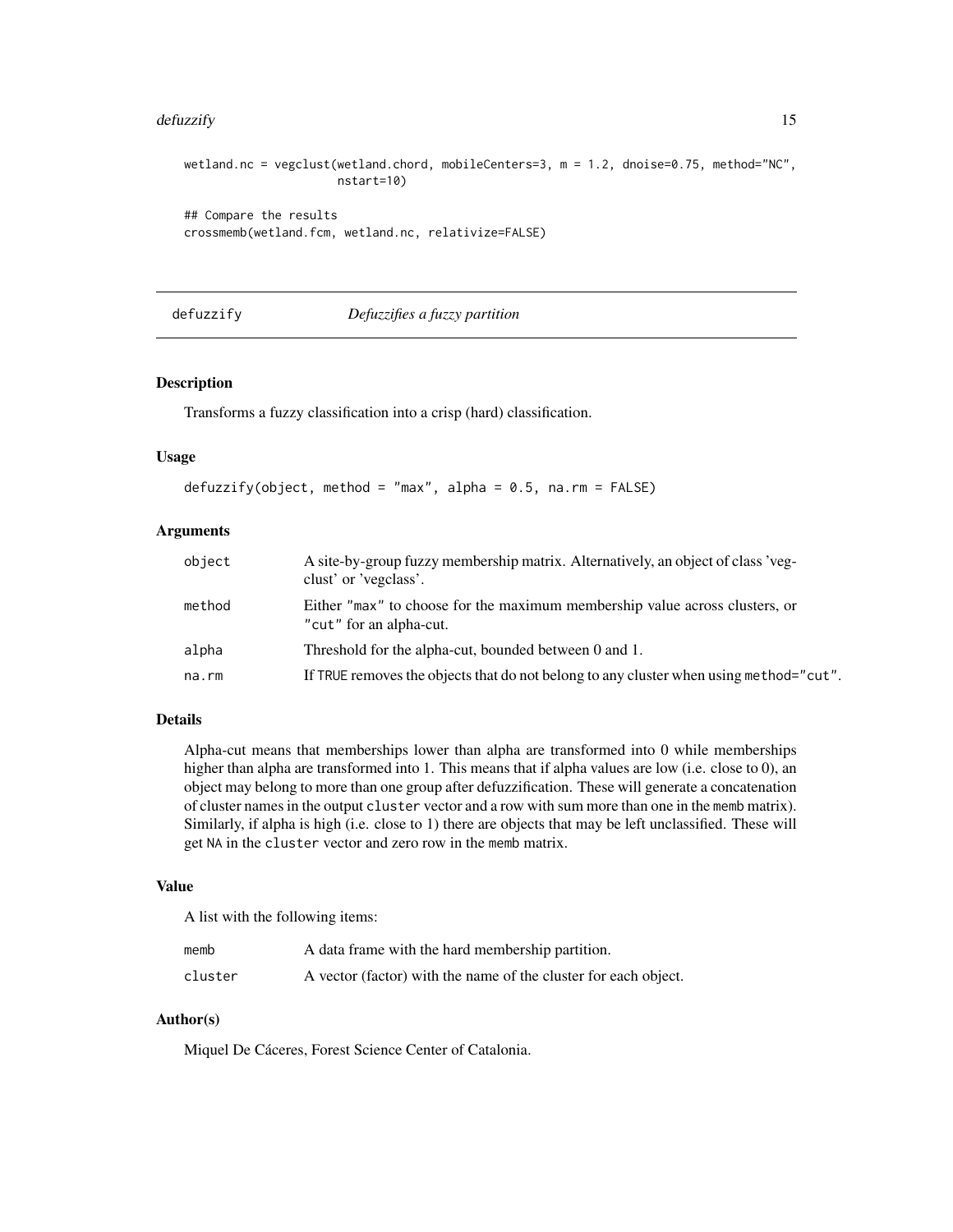# <span id="page-15-0"></span>References

Davé, R. N. and R. Krishnapuram (1997) Robust clustering methods: a unified view. IEEE Transactions on Fuzzy Systems 5, 270-293.

#### See Also

[cmeans](#page-0-0), [vegclust](#page-30-1)

# Examples

```
## Loads data
data(wetland)
## This equals the chord transformation
## (see also \code{\link{decostand}} in package vegan)
wetland.chord = as.data.frame(sweep(as.matrix(wetland), 1,
                              sqrt(rowSums(as.matrix(wetland)^2)), "/"))
## Create noise clustering with 3 clusters. Perform 10 starts from random seeds
## and keep the best solution
wetland.nc = vegclust(wetland.chord, mobileCenters=3, m = 1.2, dnoise=0.75,
                      method="NC", nstart=10)
## Defuzzification using an alpha-cut (alpha=0.5)
wetland.nc.df = defuzzify(wetland.nc$memb, method="cut")
## Cluster vector, with 'N' for objects that are unclassified,
## and 'NA' for objects that are intermediate
print(wetland.nc.df$cluster)
## Hard membership matrix (site 22 does not get any cluster assigned)
print(wetland.nc.df$memb)
```
hcr *Heterogeneity-constrained random resampling (HCR)*

#### Description

Returns a set of indices of the original data set that maximizes the mean and minimizes the variance of the distances between pairs of plot records.

#### Usage

hcr(d, nout, nsampl=1000)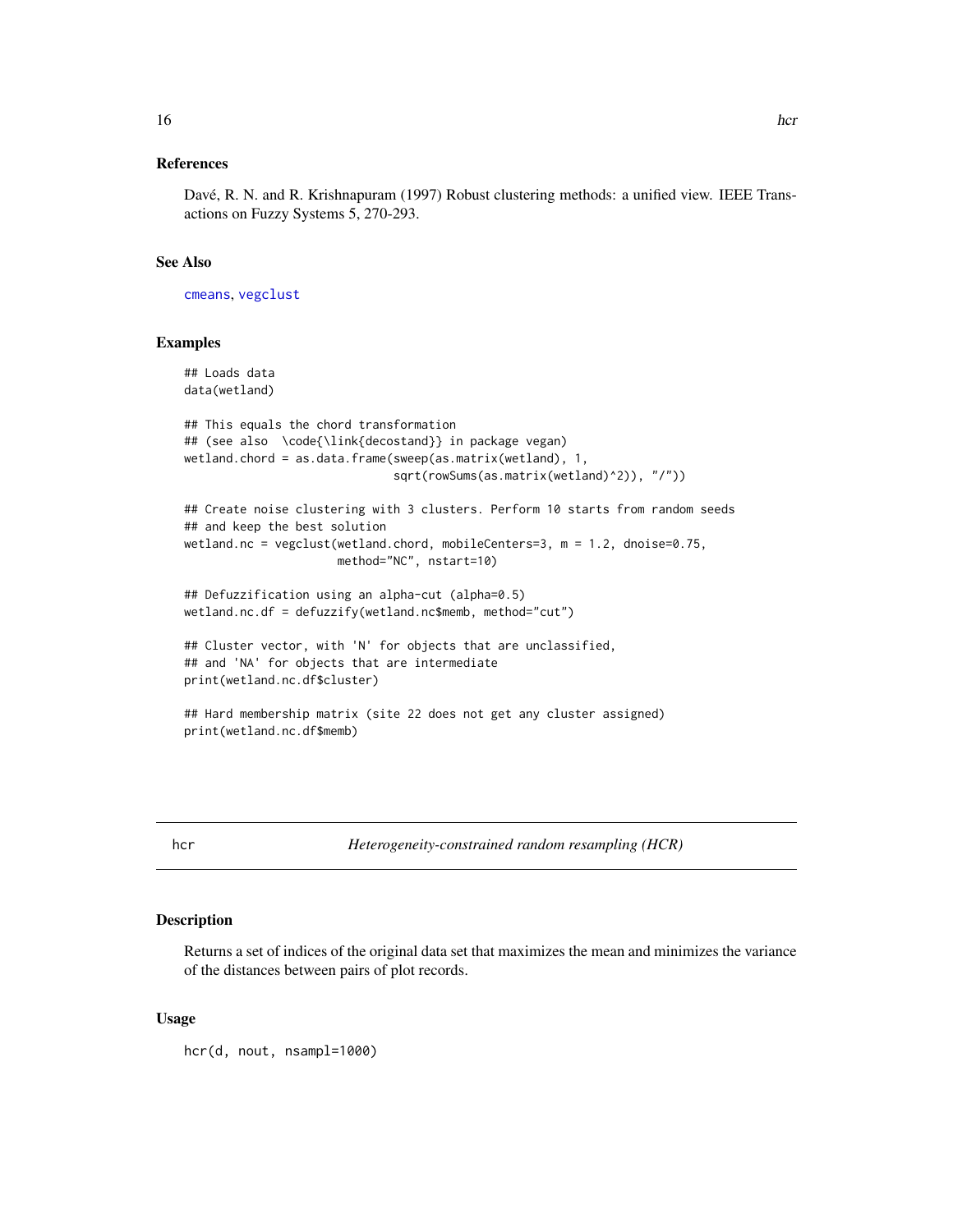<span id="page-16-0"></span>hcr the contract of the contract of the contract of the contract of the contract of the contract of the contract of the contract of the contract of the contract of the contract of the contract of the contract of the contra

#### Arguments

| d      | An object of class dist containing the distance values between pairs of sites<br>(plot records). |
|--------|--------------------------------------------------------------------------------------------------|
| nout   | The number of sites (plot records) to be chosen among those available in d.                      |
| nsampl | The number of resampling trials to be compared.                                                  |

#### Details

Many subsets of the input data are selected randomly. These subsets are sorted by decreasing mean dissimilarity between pairs of plot records, and then sorted again by increasing variance of these dissimilarities. Ranks from both sortings are summed for each subset, and the subset with the lowest summed rank is considered as the most representative.

# Value

Returns a vector containing the indices of the selected sites (plot records) to be used for sub-setting the original table.

#### Author(s)

Miquel De Cáceres, Forest Science Center of Catalonia

# References

Lengyel, A., Chytry, M., Tichy, L. (2011) Heterogeneity-constrained random resampling of phytosociological databases. Journal of Vegetation Science 22: 175-183.

```
## Loads data (38 columns and 33 species)
data(wetland)
dim(wetland)
## Constructs the chord distance matrix
## (see also \code{\link{decostand}} in package vegan)
wetland.chord =dist(as.data.frame(sweep(as.matrix(wetland), 1,
                    sqrt(rowSums(as.matrix(wetland)^2)), "/")))
## Performs HCR resampling. Returns indices of objects
sel = hcr(wetland.chord, nout=20, nsampl=1000)
## Prints the names of the plot records
print(row.names(wetland)[sel])
## Subset the original distance matrix
sel.chord = as.dist(as.matrix(wetland.chord)[sel,sel])
```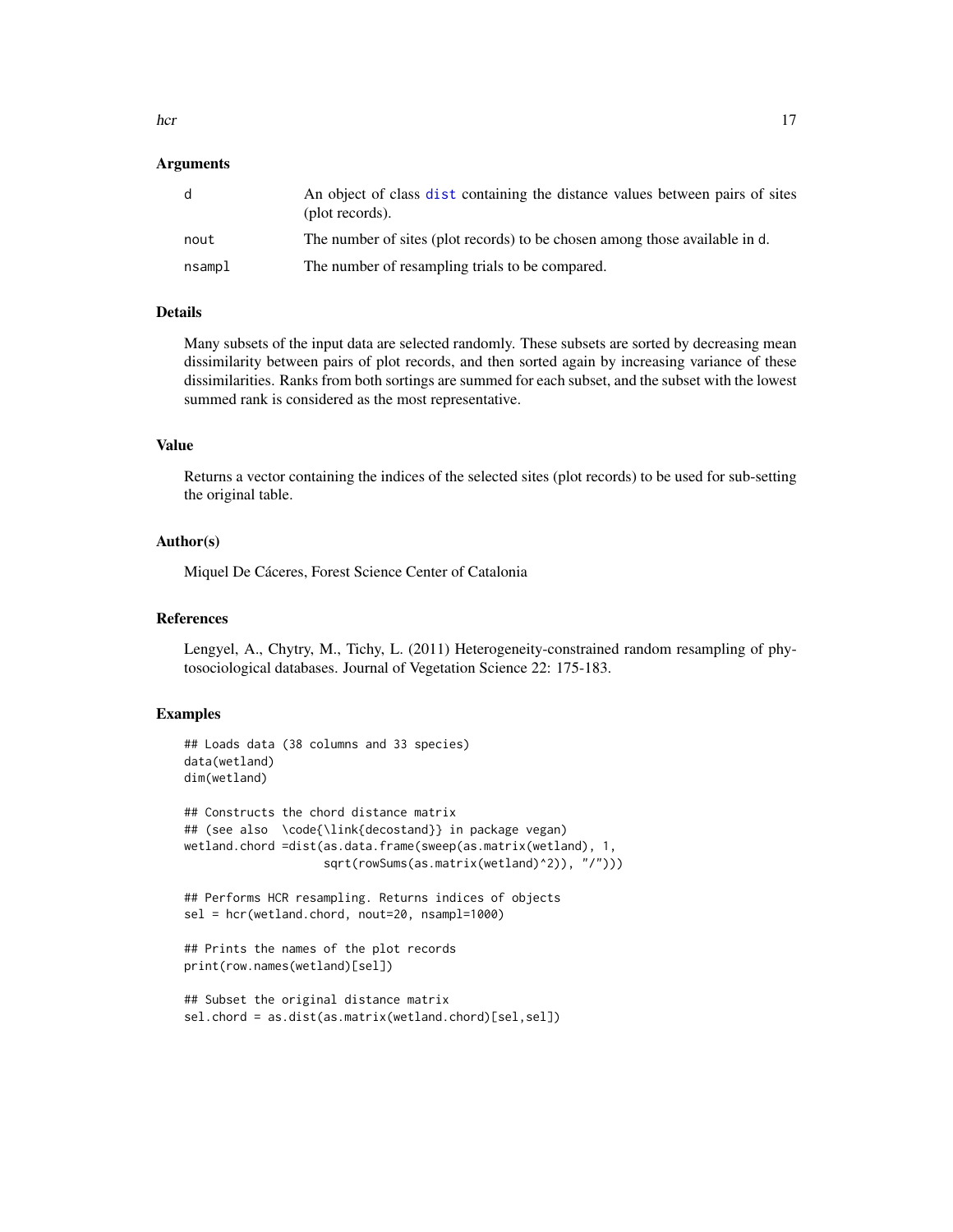<span id="page-17-1"></span><span id="page-17-0"></span>

#### <span id="page-17-2"></span>Description

Performs several runs of function 'vegclust' on a community data matrix using different number of clusters

### Usage

```
hier.vegclust(x, hclust, cmin=2,cmax=20, verbose=TRUE, ...)
random.vegclust(x, cmin=2, cmax=20, nstart=10, verbose=TRUE, ...)
```
# Arguments

| x          | Community data table. A site (rows) by species (columns) matrix or data frame.              |
|------------|---------------------------------------------------------------------------------------------|
| hclust     | A hierarchical clustering represented in an object of type holust.                          |
| cmin       | Number of minimum mobile clusters.                                                          |
| cmax       | Number of maximum mobile clusters.                                                          |
| nstart     | A number indicating how many random trials should be performed for each<br>number of groups |
| verbose    | Flag used to print which number of clusters is currently running.                           |
| $\ddots$ . | Additional parameters for function vegclust.                                                |

# Details

Function hier. vegclust takes starting cluster configurations from cuts of a dendrogram given by object hclust. Function random.vegclust chooses random objects as cluster centroids and for each number of clusters performs nstart trials.

#### Value

Returns an object of type 'mvegclust' (multiple vegclust), which contains a list vector with objects of type [vegclust](#page-30-1).

# Author(s)

Miquel De Cáceres, Forest Science Center of Catalonia

# See Also

[vegclust](#page-30-1),[vegclass](#page-28-1),[defuzzify](#page-14-1),[hclust](#page-0-0)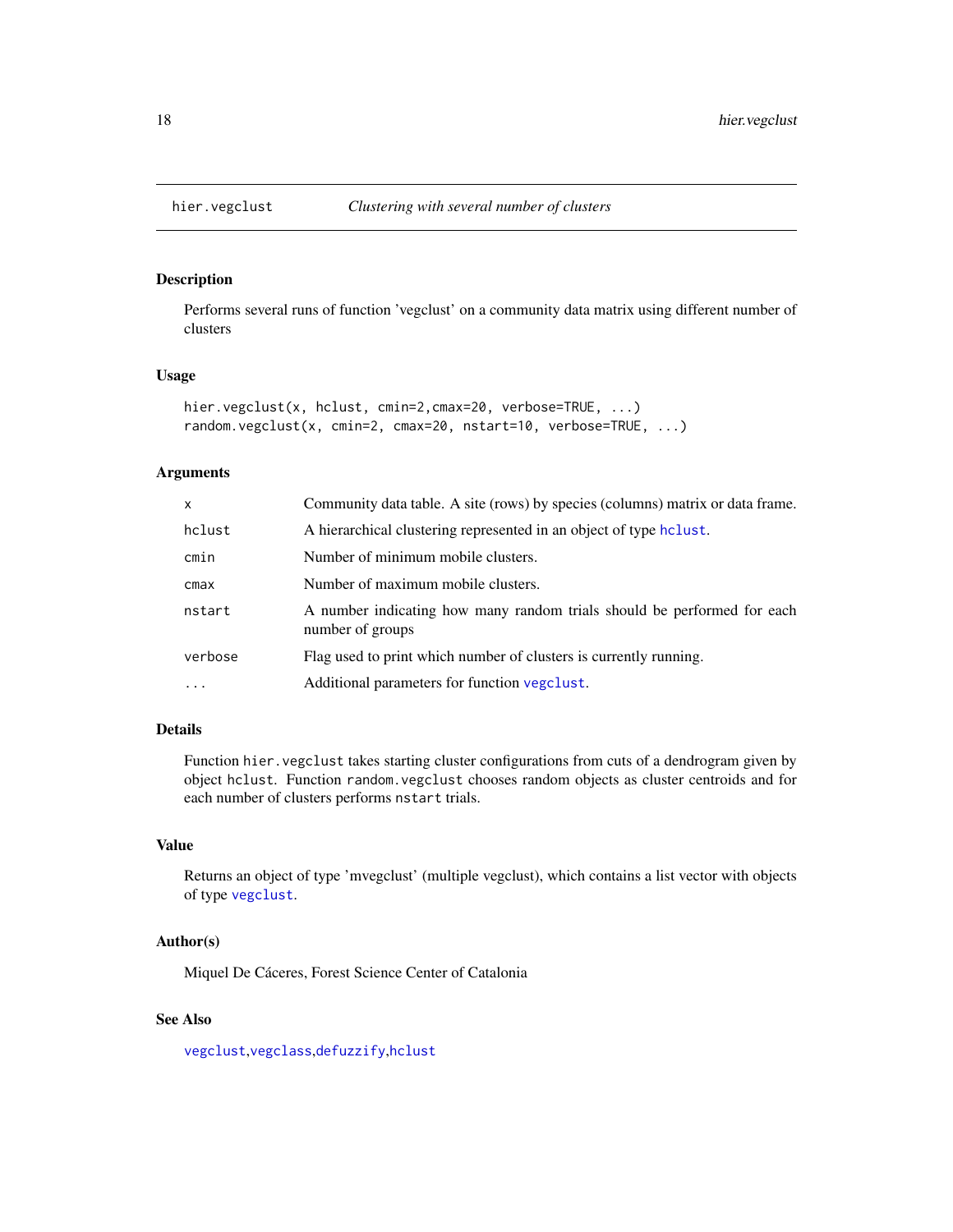# <span id="page-18-0"></span>incr.vegclust 19

# Examples

```
## Loads data
data(wetland)
## This equals the chord transformation
## (see also \code{\link{decostand}} in package vegan)
wetland.chord = as.data.frame(sweep(as.matrix(wetland), 1,
                              sqrt(rowSums(as.matrix(wetland)^2)), "/"))
## Create noise clustering from hierarchical clustering at different number of clusters
wetland.hc = hclust(dist(wetland.chord),method="ward")
wetland.nc1 = hier.vegclust(wetland.chord, wetland.hc, cmin=2, cmax=5,
                            m = 1.2, dnoise=0.75, method="NC")
## Create noise clustering from random seeds at different levels
wetland.nc2 = random.vegclust(wetland.chord, cmin=2, cmax=5, nstart=10,
                              m = 1.2, dnoise=0.75, method="NC")
```
<span id="page-18-1"></span>

incr.vegclust *Noise clustering with increasing number of clusters*

### Description

Performs several runs of function 'vegclust' on a community data matrix using an increasing number of clusters until some conditions are met.

#### Usage

 $incr.vegetust(x, method="NC", ini.fixed.centers = NULL, min.size = 10, alpha = 0.5,$  $nstart=100$ ,  $fix.previous = TRUE, ...)$ 

#### Arguments

| X                 | Community data table. A site (rows) by species (columns) matrix or data frame.                                                                                                     |
|-------------------|------------------------------------------------------------------------------------------------------------------------------------------------------------------------------------|
| method            | A clustering model. Current accepted models are of the noise clustering family:                                                                                                    |
|                   | • "NC": Noise clustering (Dave and Krishnapuram 1997)                                                                                                                              |
|                   | • "NCdd": Noise clustering with medoids                                                                                                                                            |
|                   | • "HNC": Hard noise clustering                                                                                                                                                     |
|                   | • "HNCdd": Hard noise clustering with medoids                                                                                                                                      |
| ini.fixed.centers |                                                                                                                                                                                    |
|                   | The coordinates of initial fixed cluster centers. These will be used as fixed Centers<br>in all calls to vegelust.                                                                 |
| min.size          | The minimum size (cardinality) of clusters. If any of the current k clusters does<br>not have enough members the algorithm will stop and return the solution with<br>k-1 clusters. |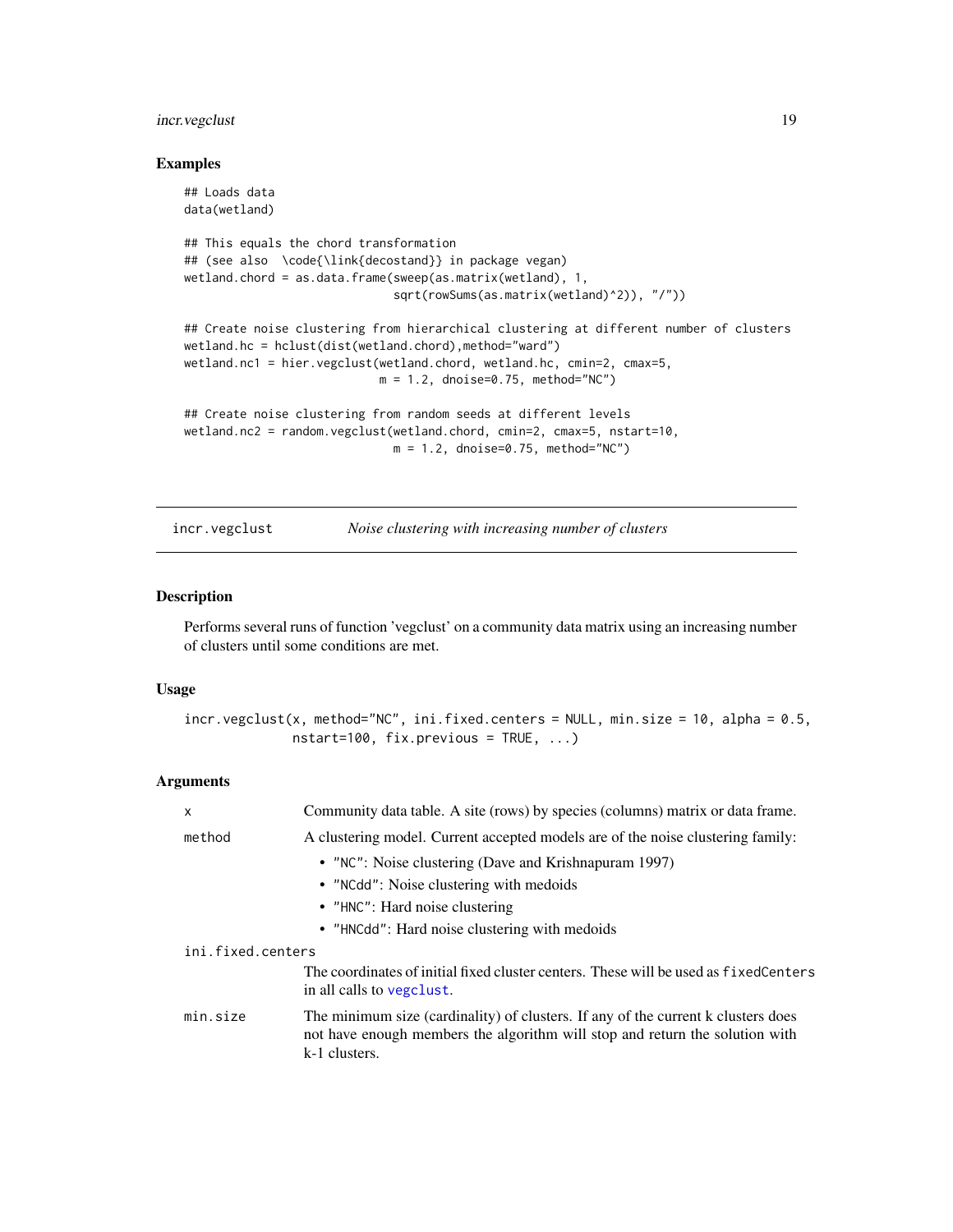<span id="page-19-0"></span>

| alpha        | Criterion to choose cluster seeds from the noise class. Specifically, an object<br>is considered as cluster seed if the membership to the noise class is larger than<br>alpha.                                                                                                                                            |
|--------------|---------------------------------------------------------------------------------------------------------------------------------------------------------------------------------------------------------------------------------------------------------------------------------------------------------------------------|
| nstart       | A number indicating how many random trials should be performed for number<br>of groups. Each random trial uses the k-1 cluster centers plus the coordinates of<br>the current cluster seed as initial solution for vegallers at the set are less<br>cluster seed candidates than nstart, then not all runs are conducted. |
| fix.previous | Flag used to indicate that the cluster centers found when determining k-1 clusters<br>are fixed when determining k clusters.                                                                                                                                                                                              |
|              | Additional parameters for function vegclust (normally dnoise and m).                                                                                                                                                                                                                                                      |

#### Details

Function hier.vegclust takes starting cluster configurations from cuts of a dendrogram given by object hclust. Function random.vegclust chooses random objects as cluster centroids and for each number of clusters performs nstart trials.

# Value

Returns an object of class [vegclust](#page-30-1); or NULL if the initial cluster does not contain enough members.

#### Author(s)

Miquel De Cáceres, Forest Science Center of Catalonia

# References

Davé, R. N. and R. Krishnapuram (1997) Robust clustering methods: a unified view. IEEE Transactions on Fuzzy Systems 5, 270-293.

# See Also

[vegclust](#page-30-1),[hier.vegclust](#page-17-1)

```
## Loads data
data(wetland)
## This equals the chord transformation
## (see also \code{\link{decostand}} in package 'vegan')
wetland.chord = as.data.frame(sweep(as.matrix(wetland), 1,
                              sqrt(rowSums(as.matrix(wetland)^2)), "/"))
## Call incremental noise clustering
wetland.nc = incr.vegclust(wetland.chord, method="NC", m = 1.2, dnoise=0.75,
                           min.size=5)
## Inspect cluster sizes
print(wetland.nc$size)
```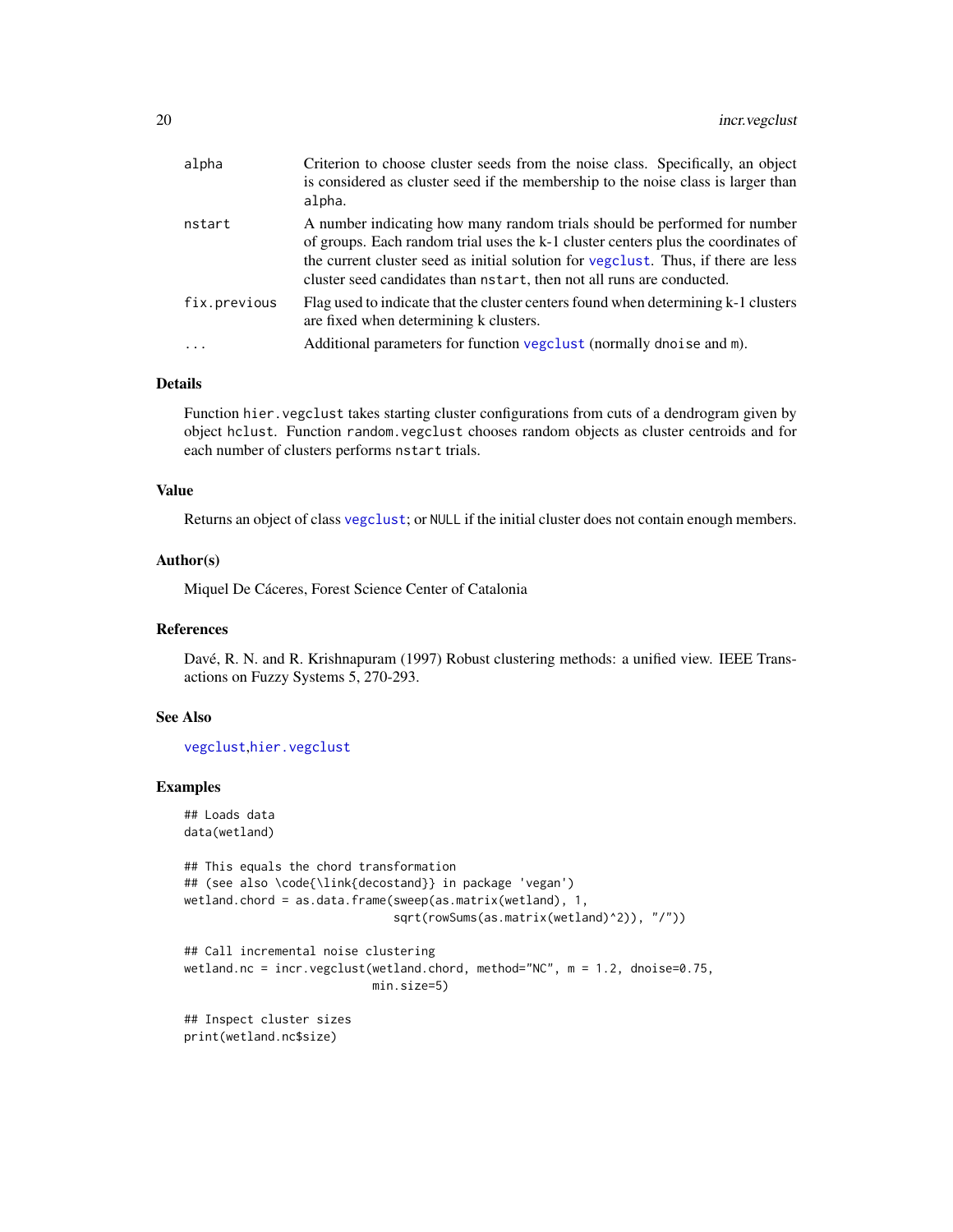<span id="page-20-0"></span>interclustdist *Calculates the distance between pairs of cluster centroids*

# Description

Calculates the distance between pairs of cluster centroids, given a distance matrix and a cluster vector.

# Usage

```
interclustdist(x, cluster)
```
# Arguments

| X       | A site-by-site data matrix or an object of class dist containing the distance<br>values between pairs of sites (plot records). |
|---------|--------------------------------------------------------------------------------------------------------------------------------|
| cluster | A vector indicating the hard membership of each object in x to a set of groups.<br>Can contain NA values.                      |

#### Value

An object of class [dist](#page-0-0) containing the distances between cluster centers.

#### Author(s)

Miquel De Cáceres, Forest Science Center of Catalonia

# Examples

##TO BE DONE##

medreg *Regeneration of Mediterranean vegetation data set*

# Description

A stratified vegetation data set containing with several plot records laid to assess vegetation recovery three years after a wildfire. Collected in 2012 by Miquel De Caceres and Albert Petit in Horta de Sant Joan (Catalonia, Spain).

# Usage

data(medreg)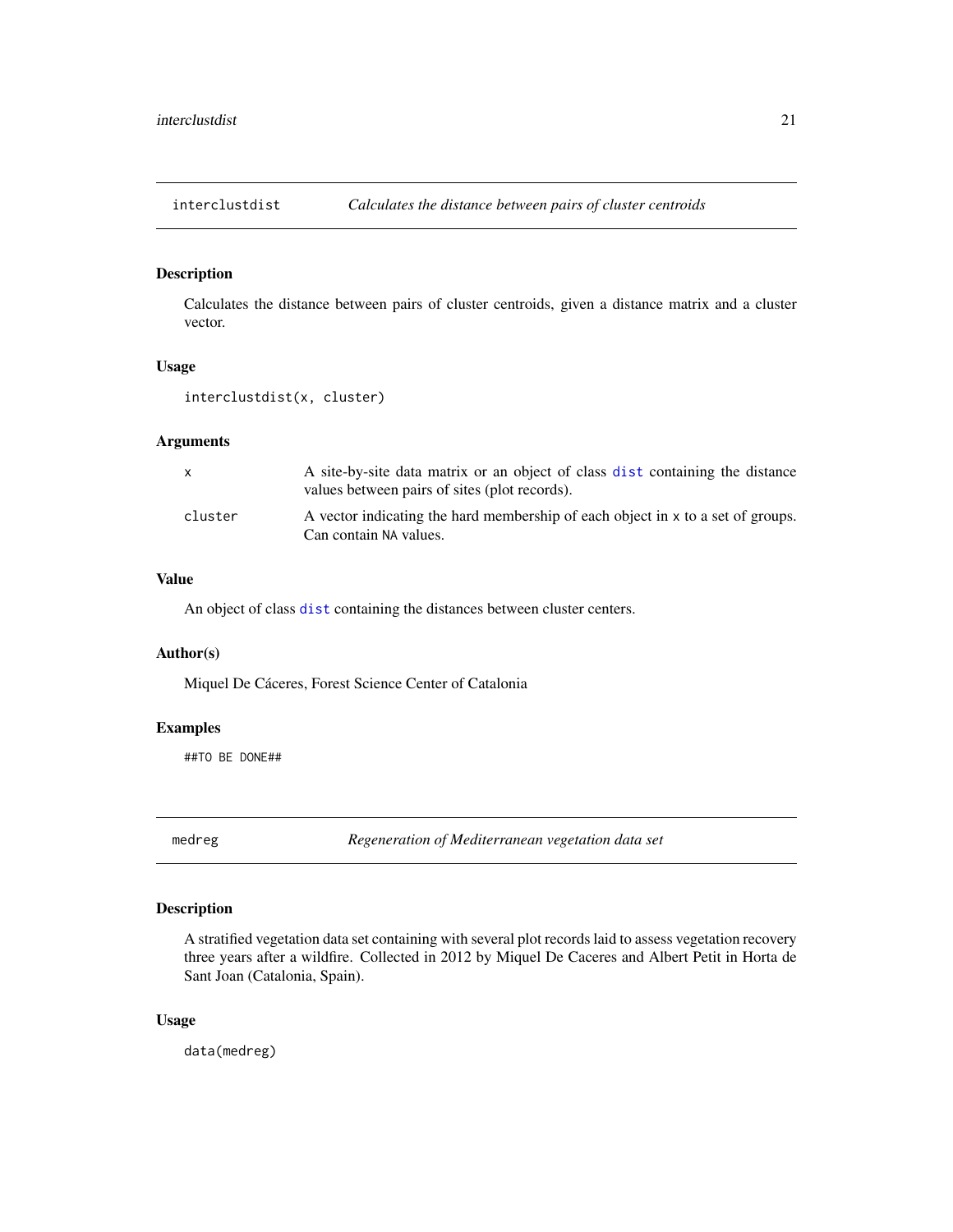# <span id="page-21-0"></span>Format

An object of class 'stratifiedvegdata' with 96 elements (plots), each of them consisting of a data.frame where rows correspond to species groups and columns correspond to vegetation strata. Abundance values are percentage cover.

#### See Also

[stratifyvegdata](#page-25-1)

# Examples

data(medreg)

<span id="page-21-1"></span>plot.CAP *Plots cumulative abundance profiles*

# Description

Create plots used to inspect one or more cumulative abundance profiles.

# Usage

```
## S3 method for class 'CAP'
plot(x, sizes=NULL, species=NULL, plots=NULL, switchAxes=FALSE, add=FALSE,
                  xlab="", ylab="", ...)
```
# Arguments

| x          | An object returned from function CAP.                                                                                                               |
|------------|-----------------------------------------------------------------------------------------------------------------------------------------------------|
| sizes      | A vector containing the (maximum) size values associated to each size class. If<br>NULL the y-axis will be defined using the size class order in x. |
| species    | A vector of strings indicating the species whose profile is to be drawn. If NULL<br>all species are plotted.                                        |
| plots      | A vector of strings indicating the plot records whose profile is to be drawn. If<br>NULL all plot records are plotted.                              |
| switchAxes | A flag indicating whether ordinate and abscissa axes should be interchanged.                                                                        |
| add        | A flag indicating whether profiles should be drawn on top of current drawing<br>area. If add=FALSE a new plot is created.                           |
| xlab       | String label for the x axis.                                                                                                                        |
| ylab       | String label for the y axis.                                                                                                                        |
| .          | Additional plotting parameters.                                                                                                                     |
|            |                                                                                                                                                     |

# Author(s)

Miquel De Cáceres, Forest Science Center of Catalonia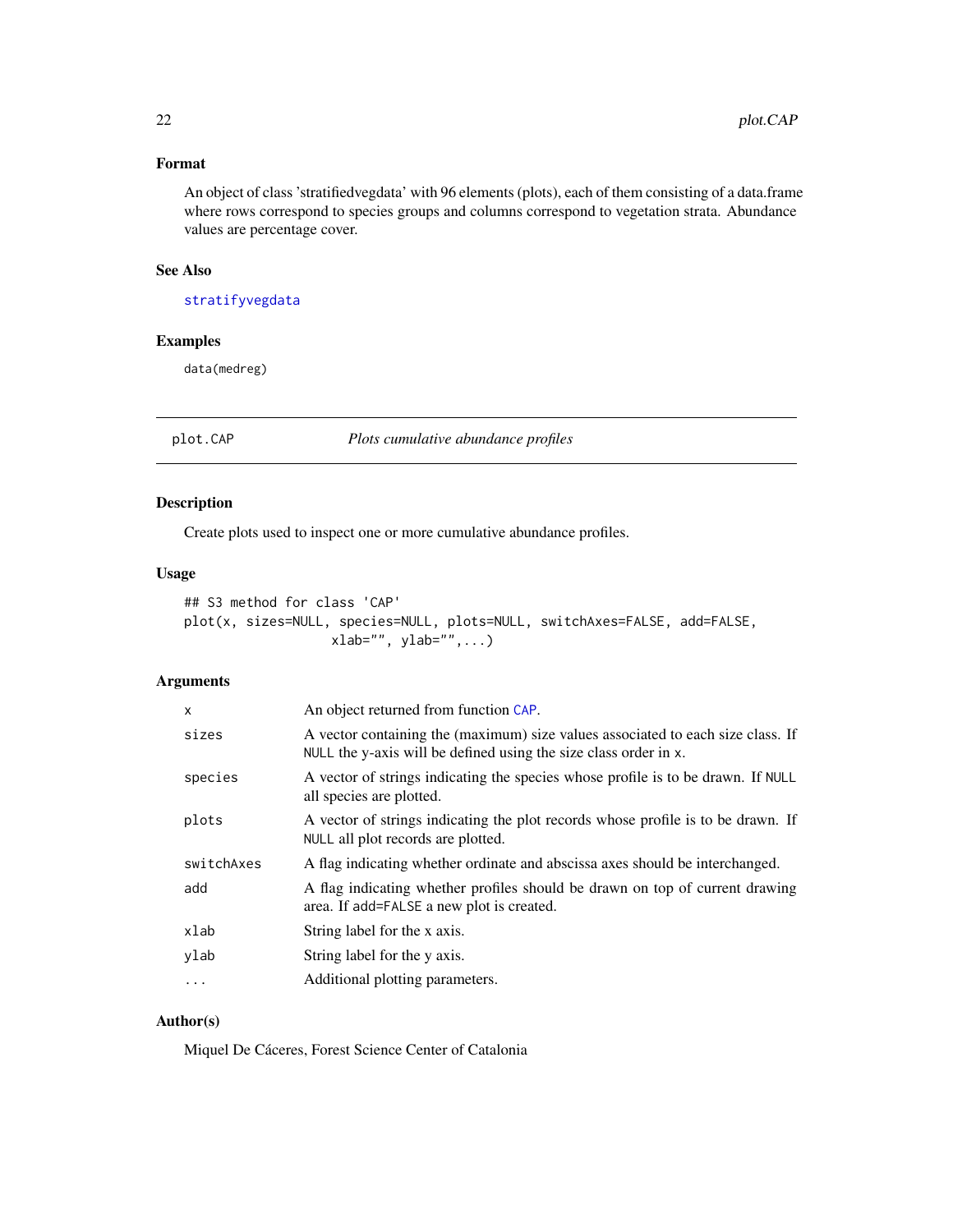# <span id="page-22-0"></span>plot.mvegclust 23

# References

De Cáceres, M., Legendre, P. & He, F. (in preparation) Dissimilarity measurements and the sie structure of ecological communities.

#### See Also

**[CAP](#page-5-1)** 

# Examples

```
## Load stratified data
data(medreg)
## Check that 'medreg' has correct class
class(medreg)
## Create cumulative abundance profile (CAP) for each plot
medreg.CAP = CAP(medreg)
## Draw the profile corresponding to the third plot
plot(medreg.CAP, plots="3")
## Look at the profile itself
```

```
medreg.CAP[[3]]
```
plot.mvegclust *Plots clustering results*

# Description

Create plots used to study vegclust clustering results for an increasing number of clusters

#### Usage

```
## S3 method for class 'mvegclust'
plot(x, type="hnc", excludeFixed=TRUE, verbose=FALSE, ylim=NULL,
                         xlab=NULL, ylab=NULL, maxvar=0.6, minsize=20,...)
```
#### Arguments

| $\mathsf{x}$ | An object returned from functions hier. vegclust or random. vegclust.                                                  |
|--------------|------------------------------------------------------------------------------------------------------------------------|
| type         | A string indicating the type of plot desired. Current accepted values are "hnc", "hmemb", "var", "hcs"<br>and "valid". |
| excludeFixed | A flag to indicate whether clusters with fixed centroids should be excluded from<br>plots.                             |
| verbose      | A flag to print extra information.                                                                                     |
| ylim         | A vector with the limits for the y axis.                                                                               |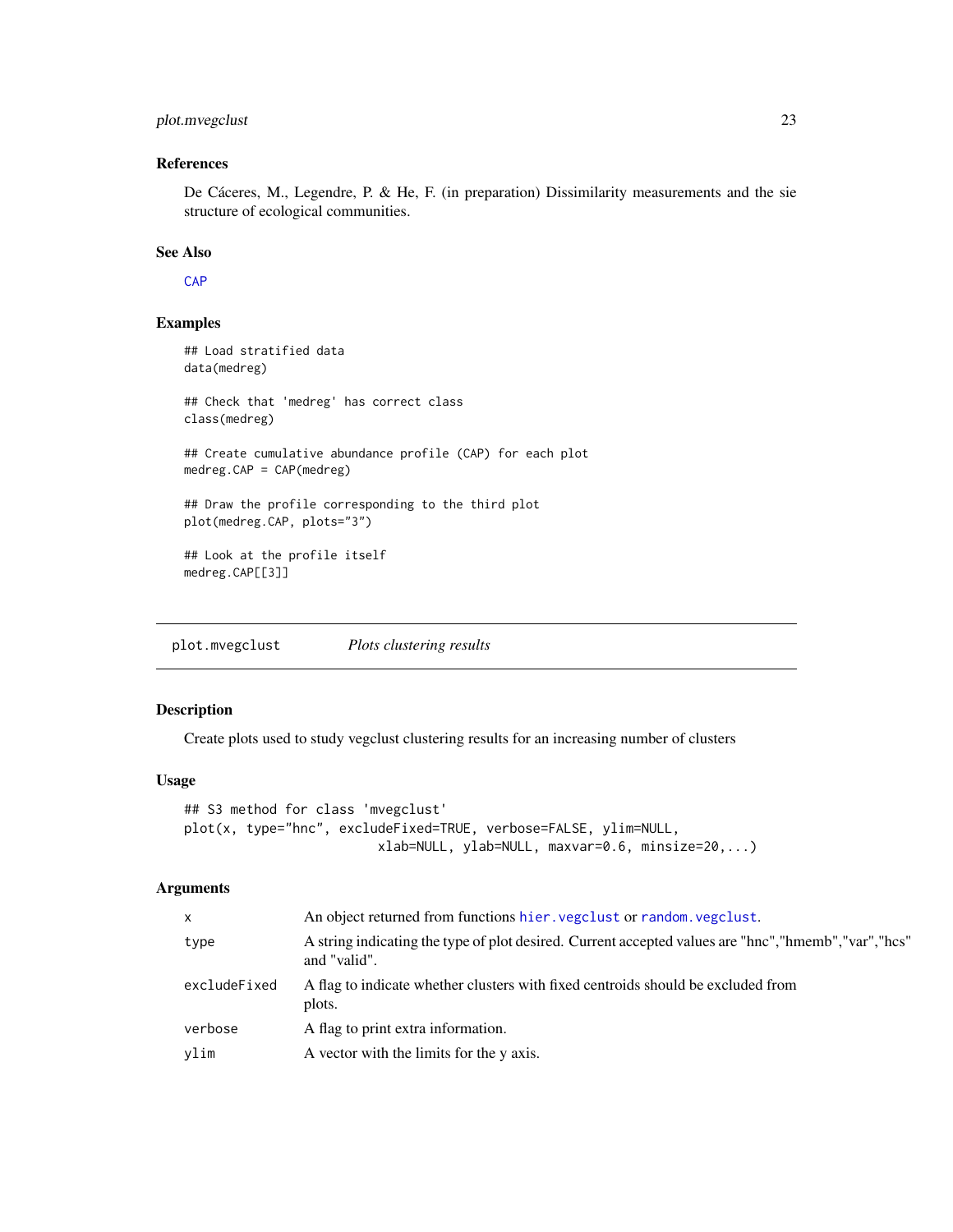| xlab    | String label for the x axis.                                |
|---------|-------------------------------------------------------------|
| ylab    | String label for the y axis.                                |
| maxvar  | Maximum cluster variance allowed for the type="valid" plot. |
| minsize | Minimum cluster size allowed for the type="valid" plot.     |
|         | Additional plotting parameters.                             |

#### Value

Different information is returned depending on the type of plot chosen.

# Author(s)

Miquel De Cáceres, Forest Science Center of Catalonia

```
## Loads data
data(wetland)
```

```
## This equals the chord transformation
## (see also \code{\link{decostand}} in package 'vegan')
wetland.chord = as.data.frame(sweep(as.matrix(wetland), 1,
                              sqrt(rowSums(as.matrix(wetland)^2)), "/"))
```

```
## Create noise clustering from hierarchical clustering at different number of clusters
wetland.hc = hclust(dist(wetland.chord), method="ward")
wetland.nc = hier.vegclust(wetland.chord, wetland.hc, cmin=2, cmax=5, m = 1.2,
                           dnoise=0.75, method="NC")
```

```
## Plot changes in the number of objects falling into the noise cluster
plot(wetland.nc, type="hnc")
```

```
## Plots the number of objects falling into "true" clusters,
## the number of objects considered intermediate,
## and the number of objects falling into the noise
plot(wetland.nc, type="hmemb")
```

```
## Plot minimum, maximum and average cluster size
plot(wetland.nc, type="hcs")
```

```
## Plot minimum, maximum and average cluster variance
plot(wetland.nc, type="var")
```

```
## Plot number of groups with high variance, low membership or both
plot(wetland.nc, type="valid")
```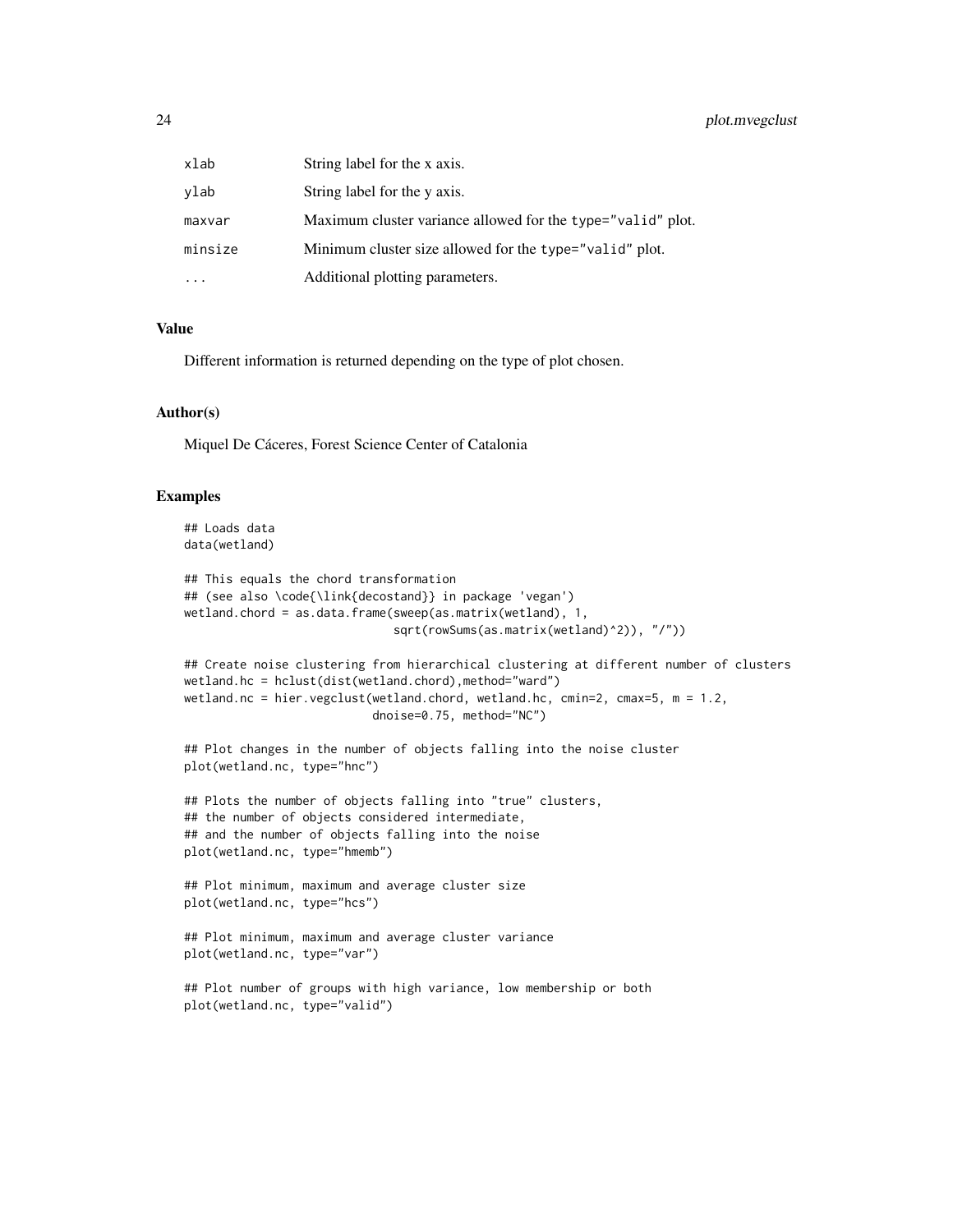<span id="page-24-0"></span>

# Description

Analyzes how lower level clusters are assigned into upper level ones. The analysis is made for several number of clusters.

# Usage

```
relate.levels(lower, upper, defuzzify = FALSE, excludeFixed = FALSE, verbose=FALSE, ...)
```
# Arguments

| lower        | A list of objects of type vegalist or vegalass that represent classifications at<br>a finer level of resolution.    |
|--------------|---------------------------------------------------------------------------------------------------------------------|
| upper        | A list of objects of type vegclust or vegclass that represent classifications at<br>an broader level of resolution. |
| defuzzify    | A logical flag used to indicate whether the result of calling crossmemb should<br>be deffuzified.                   |
| excludeFixed | A logical used to indicate whether fixed clusters should be excluded from the<br>comparison of levels.              |
| verbose      | A flag used to ask for extra screen output.                                                                         |
| $\ddots$ .   | Additional parameters for function defuzzify.                                                                       |

# Details

For each pair of vegclust (or vegclass) objects in upper and lower, the function calls function [crossmemb](#page-13-1) and then, if asked, deffuzifies the resulting memberships (by calling function [defuzzify](#page-14-1)) and several quantities are calculated (see 'value' section).

#### Value

A list with several data frames (see below). In each of them, the rows are items of upper and columns are items of lower. The names of rows and columns are the number of clusters of each [vegclust](#page-30-1) (or vegclass) object.

| nnoise     | The number of low level clusters that are assigned to the Noise class (for upper<br>objects using Noise clustering).        |
|------------|-----------------------------------------------------------------------------------------------------------------------------|
| maxnoise   | The maximum membership value of low level clusters to the Noise class (for<br>upper objects using Noise clustering).        |
| minmaxall  | The minimum value (across upper level clusters) of the maximum membership<br>value observed among the lower level clusters. |
| minallsize | The minimum value (across upper level clusters) of the sum of membership<br>values across lower level clusters.             |
| empty      | The number of upper level clusters (mobile or fixed) that do not have any mem-<br>ber among the lower level clusters.       |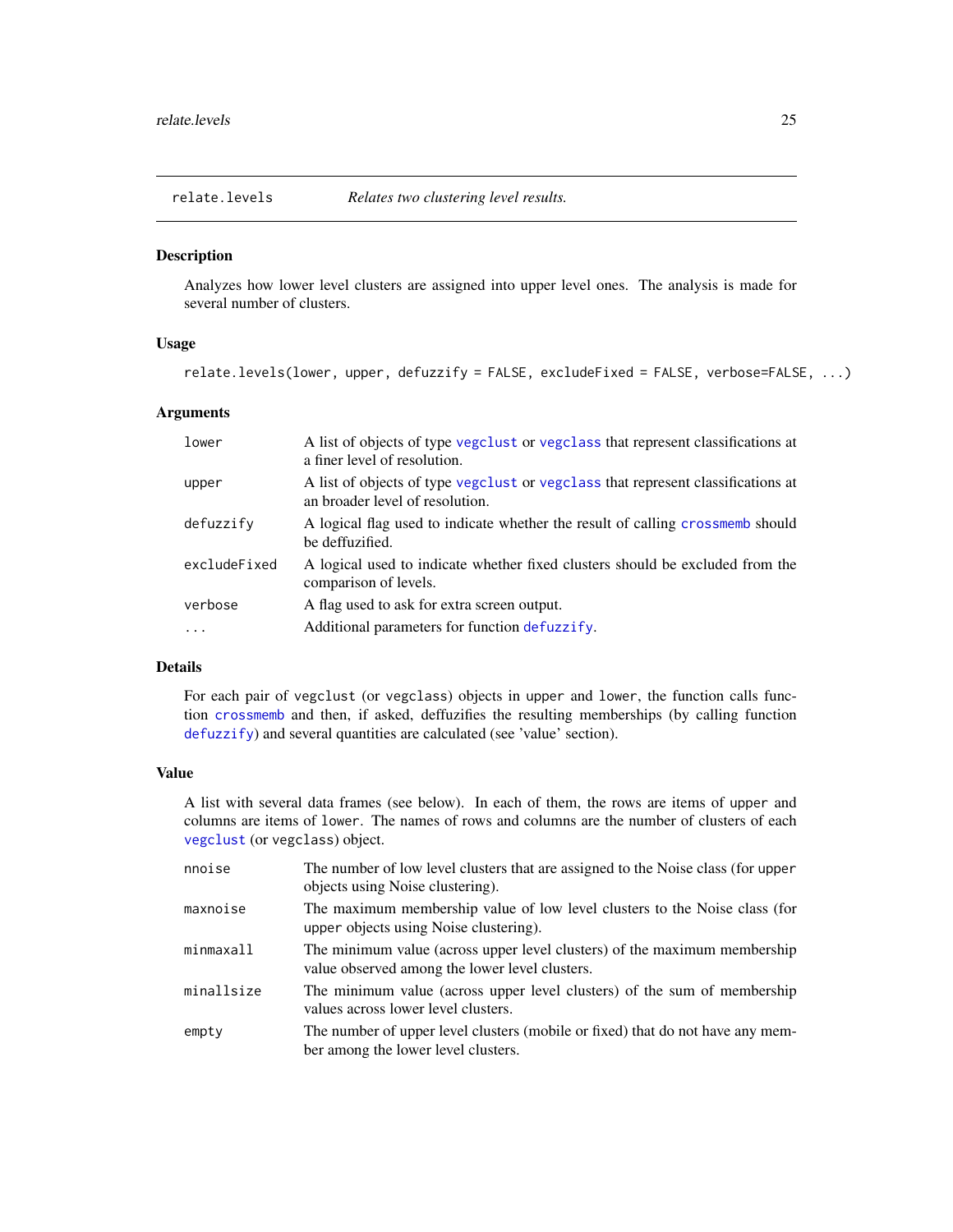### <span id="page-25-0"></span>Author(s)

Miquel De Cáceres, Forest Science Center of Catalonia

# See Also

[vegclust](#page-30-1), [vegclass](#page-28-1), [defuzzify](#page-14-1)

#### Examples

```
## Loads data
data(wetland)
## This equals the chord transformation
## (see also \code{\link{decostand}} in package vegan)
wetland.chord = as.data.frame(sweep(as.matrix(wetland), 1,
                              sqrt(rowSums(as.matrix(wetland)^2)), "/"))
## Create noise clustering from hierarchical clustering at different number of cluster
wetland.hc = hclust(dist(wetland.chord),method="ward")
wetland.nc1 = hier.vegclust(wetland.chord, wetland.hc, cmin=2, cmax=6, m = 1.2,
                            dnoise=0.75, method="NC")
wetland.nc2 = hier.vegclust(wetland.chord, wetland.hc, cmin=2, cmax=4, m = 1.2,
                            dnoise=0.85, method="NC")
## Studies the assignment of levels
relate.levels(wetland.nc1, wetland.nc2, method="cut")
```
<span id="page-25-1"></span>stratifyvegdata *Reshapes community data from individual into stratified form*

#### **Description**

Function stratifyvegdata reshapes individual abundance values into species abundance values per size class (stratum). Function as.stratifiedvegdata checks if the input list has appropriate properties and turns it into an object of class 'stratifiedvegdata'.

#### Usage

```
stratifyvegdata(x, sizes, plotColumn="plot", speciesColumn = "species",
                abundanceColumn="abundance", sizeColumn = "size", counts=FALSE,
                mergeSpecies=FALSE)
as.stratifiedvegdata(X)
```
# Arguments

x A data frame containing individual plant data. Individuals are in rows, while measurements are in columns.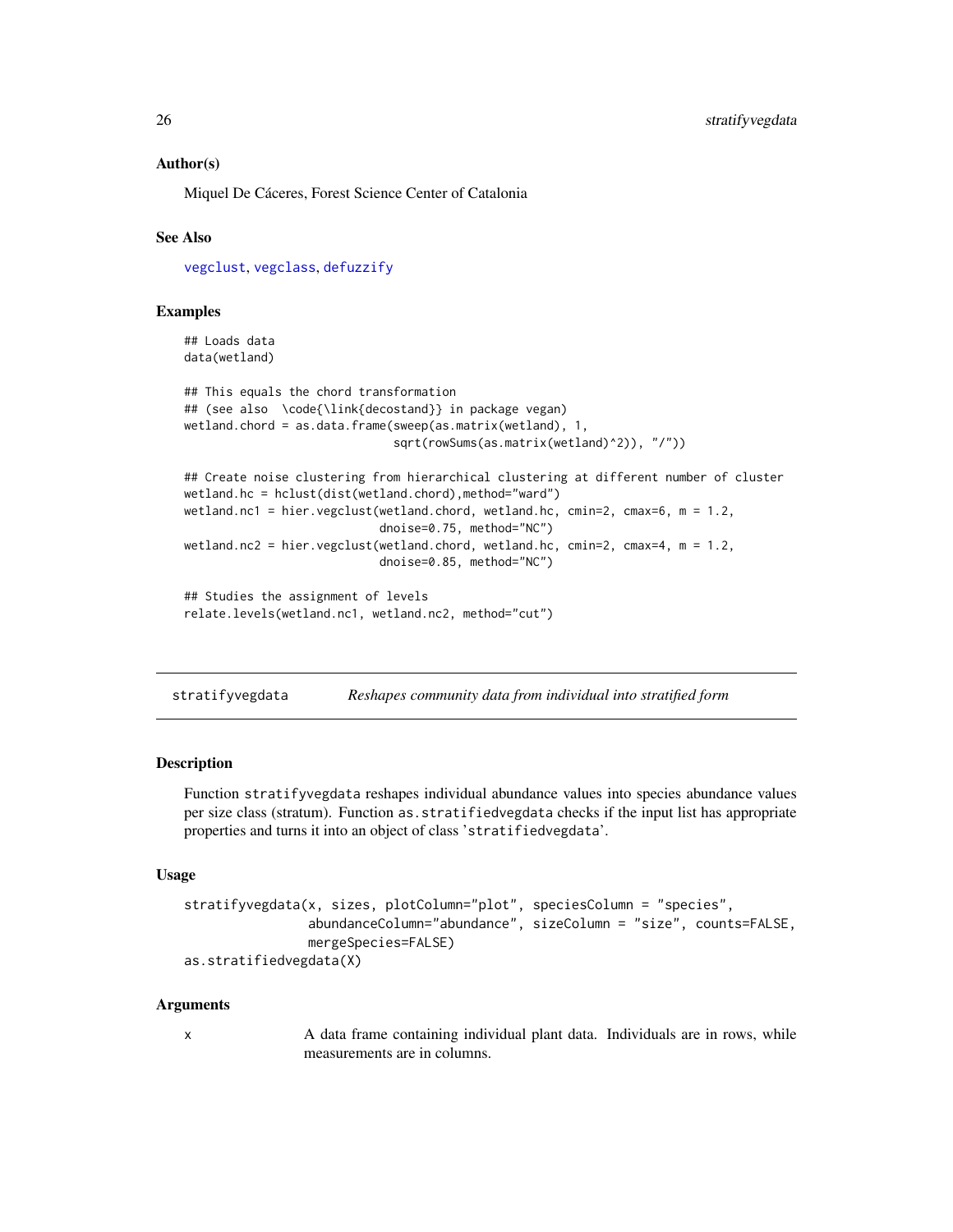# <span id="page-26-0"></span>stratifyvegdata 27

| sizes           | A numerical vector containing the minimum size for each size class (stratum) in<br>ascending order.                                                                                                                                                               |
|-----------------|-------------------------------------------------------------------------------------------------------------------------------------------------------------------------------------------------------------------------------------------------------------------|
| plotColumn      | The name of the column in x that contains plot identifiers.                                                                                                                                                                                                       |
| speciesColumn   | The name of the column in x that contains species names.                                                                                                                                                                                                          |
| abundanceColumn |                                                                                                                                                                                                                                                                   |
|                 | The name of the column in x that contains abundance values.                                                                                                                                                                                                       |
| sizeColumn      | The name of the column in x that contains size values.                                                                                                                                                                                                            |
| counts          | A flag to indicate that the output should be individual counts instead of added<br>abundance values.                                                                                                                                                              |
| mergeSpecies    | A flag to indicate that species identity should be ignored. This leads to analyzing<br>the structure of biomass disregarding species identity.                                                                                                                    |
| X               | A list with as many elements as plot records. Each element should be of class<br>'matrix' or 'data.frame' with species in rows and strata in columns. Further-<br>more, the number of rows (species) and columns (strata) should be the same for<br>all elements. |

#### Details

For each individual (row) in x, stratifyvegdata assigns it to the size class (stratum) containing its size. The corresponding abundance value (e.g. crown cover) of the individual is added to the abundance of the corresponding species at the size class (stratum).

#### Value

Both functions return an object of class 'stratifiedvegdata', which is a list of data frames, one for each plot record. Each element (data frame) has as many rows as species and as many columns as size classes (i.e., as many as elements in vector sizes). Columns are named starting with 'S' and continuing with the size class (stratum) number. If mergeSpecies=TRUE then all data frames have a single row (whose name is "all").

#### Author(s)

Miquel De Cáceres, Forest Science Center of Catalonia.

# References

De Cáceres, M., Legendre, P. & He, F. (in preparation) Dissimilarity measurements and the sie structure of ecological communities.

#### See Also

[reshape](#page-0-0), [CAP](#page-5-1)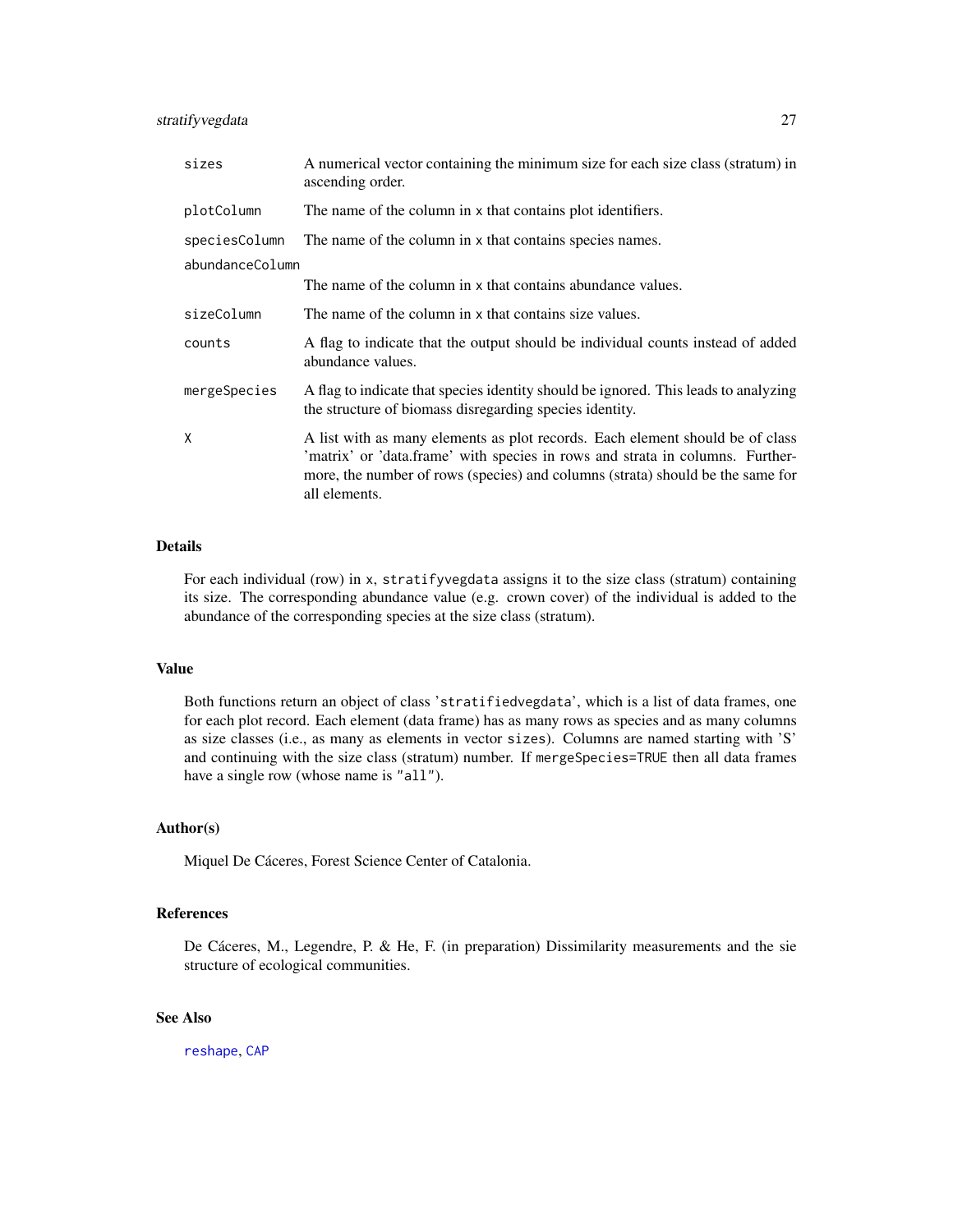<span id="page-27-0"></span>28 treedata and the set of the set of the set of the set of the set of the set of the set of the set of the set of the set of the set of the set of the set of the set of the set of the set of the set of the set of the set

# Examples

```
## Load tree data
data(treedata)
## Inspect tree data
head(treedata)
## Define stratum thresholds (4 strata)
heights = 0.5+(0:3)## Stratify tree data
X = stratifyvegdata(treedata, sizes=heights, plotColumn="plotID",
                    speciesColumn="species", sizeColumn="height", counts=TRUE)
## Inspect the first plot record
X[[1]]
```
treedata *Synthetic vegetation data set with tree data*

#### Description

A synthetic data set used to illustrate the stratification of data originally collected on an individual basis.

#### Usage

data(treedata)

#### Format

A data frame where each row corresponds to a different tree. Columns are plot code, species identity, tree height and cover value.

# See Also

[stratifyvegdata](#page-25-1)

## Examples

```
## Load tree data
data(treedata)
```
## Inspect tree data head(treedata)

```
## Define stratum thresholds (4 strata)
heights = 0.5+(0:3)
```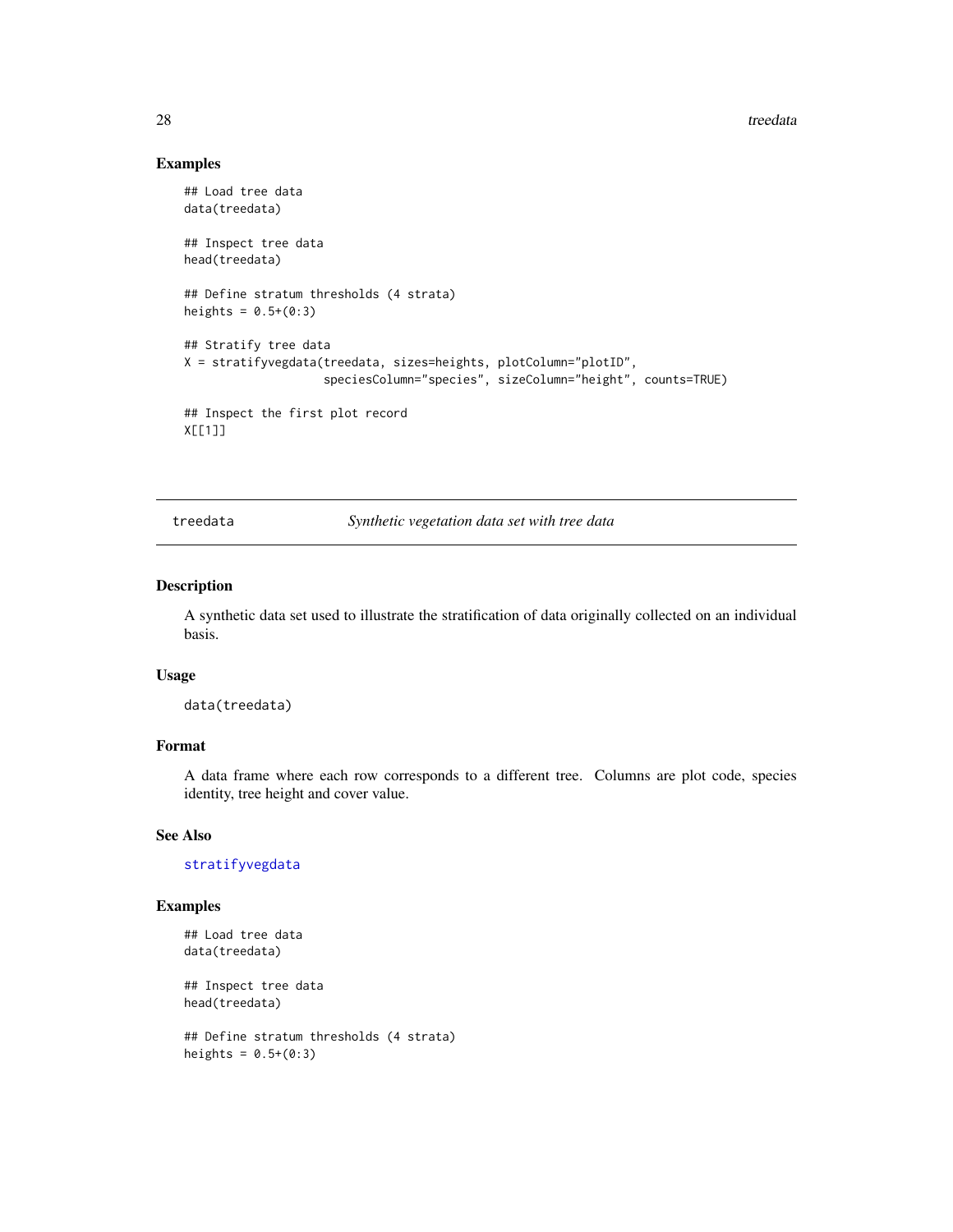#### <span id="page-28-0"></span>vegclass 29

```
## Stratify tree data
X = stratifyvegdata(treedata, sizes=heights, plotColumn="plotID",
                    speciesColumn="species", sizeColumn="height",
                    counts=TRUE)
## Inspect the first plot record
X[[1]]
```
<span id="page-28-1"></span>vegclass *Classifies vegetation communities*

# Description

Classifies vegetation communities into a previous fuzzy or hard classification.

#### Usage

vegclass(y, x)

#### Arguments

| <b>V</b>     | An object of class vegetust that represents a previous knowledge.                                                                                                                                                                                                       |
|--------------|-------------------------------------------------------------------------------------------------------------------------------------------------------------------------------------------------------------------------------------------------------------------------|
| $\mathsf{x}$ | Community data to be classified, in form of a site by species matrix (if the<br>vegetust object is in raw mode) or a data frame containing the distances between<br>the new sites in rows and the old sites in columns (if the vegelust object is in<br>distance mode). |
|              |                                                                                                                                                                                                                                                                         |

# Details

This function uses the classification model specified in y to classify the communities (rows) in x. When vegclust is in raw mode, the function calls first to [conformveg](#page-11-1) in order to cope with different sets of species. See the help of [as.vegclust](#page-3-1) to see an example of vegclass with distance matrices.

#### Value

Returns an object of type vegclass with the following items:

| method        | The clustering model used in y                                                                                                      |
|---------------|-------------------------------------------------------------------------------------------------------------------------------------|
| m             | The fuzziness exponent in y                                                                                                         |
| dnoise        | The distance to the noise cluster used for noise clustering (models NC, NCdd,<br>HNC, HNCdd). This is set to NULL for other models. |
| eta           | The reference distance vector used for possibilistic clustering (models PCM and<br>PCMdd). This is set to NULL for other models.    |
| memb          | The fuzzy membership matrix.                                                                                                        |
| dist2clusters | The matrix of object distances to cluster centers.                                                                                  |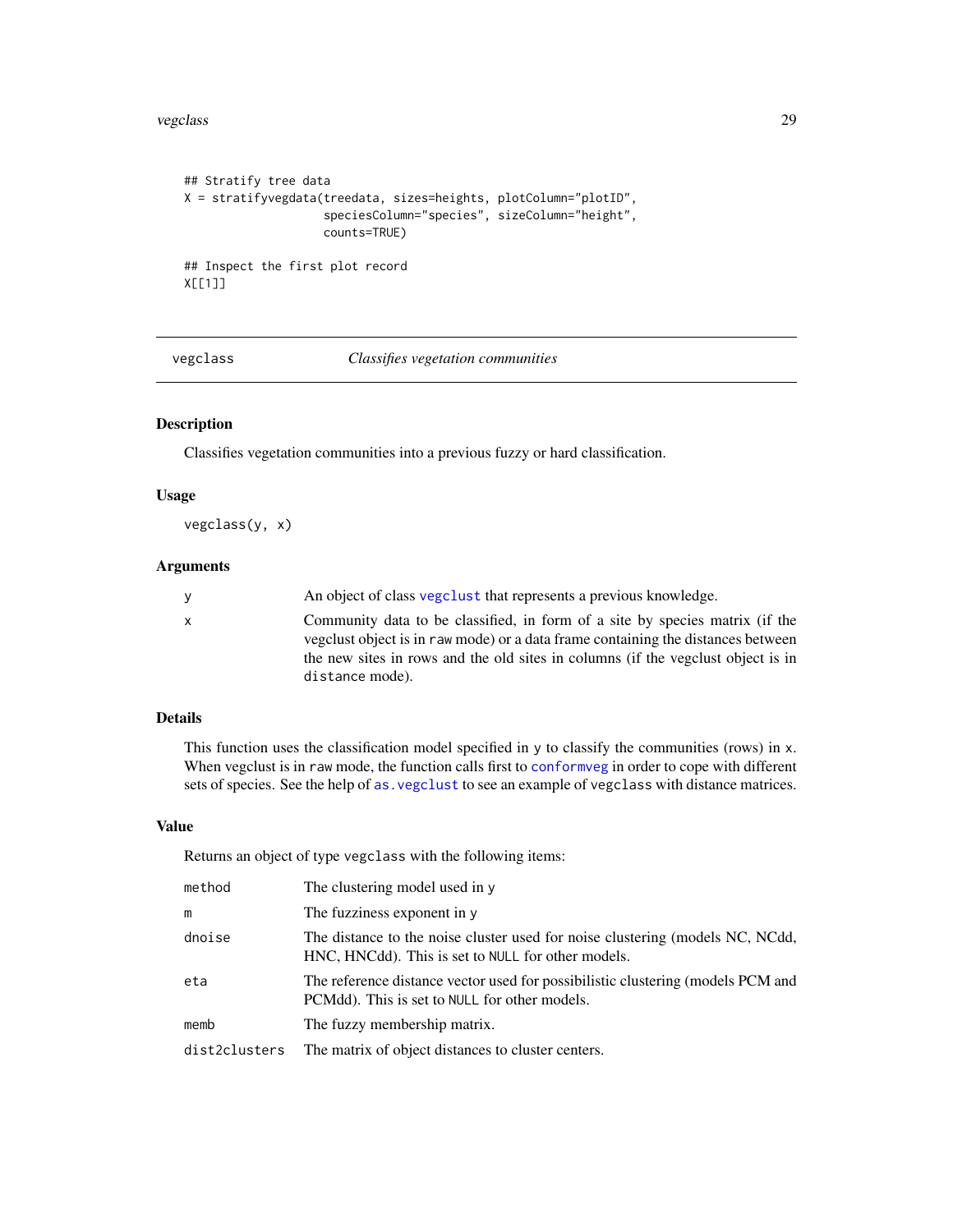#### <span id="page-29-0"></span>Author(s)

Miquel De Cáceres, Forest Science Center of Catalonia.

#### References

Davé, R. N. and R. Krishnapuram (1997) Robust clustering methods: a unified view. IEEE Transactions on Fuzzy Systems 5, 270-293.

Bezdek, J. C. (1981) Pattern recognition with fuzzy objective functions. Plenum Press, New York.

Krishnapuram, R. and J. M. Keller. (1993) A possibilistic approach to clustering. IEEE transactions on fuzzy systems 1, 98-110.

De Cáceres, M., Font, X, Oliva, F. (2010) The management of numerical vegetation classifications with fuzzy clustering methods [Related software]. Journal of Vegetation Science 21 (6): 1138-1151.

# See Also

[vegclust](#page-30-1), [as.vegclust](#page-3-1), [kmeans](#page-0-0), [cmeans](#page-0-0), [conformveg](#page-11-1)

```
## Loads data (38 columns and 33 species)
data(wetland)
dim(wetland)
## This equals the chord transformation
## (see also \code{\link{decostand}} in package vegan)
wetland.chord = as.data.frame(sweep(as.matrix(wetland), 1,
                              sqrt(rowSums(as.matrix(wetland)^2)), "/"))
## Splits wetland data into two matrices of 30x27 and 11x22
wetland.30 = wetland.chord[1:30, ]wetland.30 = wetland.30[,colSums(wetland.30)>0]
dim(wetland.30)
wetland.11 = wetland.chord[31:41, ]wetland.11 = wetland.11[, colSums(wetland.11)>0]dim(wetland.11)
## Create noise clustering with 3 clusters from the data set with 30 sites.
wetland.30.nc = vegclust(wetland.30, mobileCenters=3, m = 1.2, dnoise=0.75,
                        method="NC", nstart=10)
## Cardinality of fuzzy clusters (i.e., the number of objects belonging to)
wetland.30.nc$size
## Classifies the second set of sites according to the clustering of the first set
wetland.11.nc = vegclass(wetland.30.nc, wetland.11)
## Fuzzy membership matrix
wetland.11.nc$memb
## Obtains hard membership vector, with 'N' for objects that are unclassified
```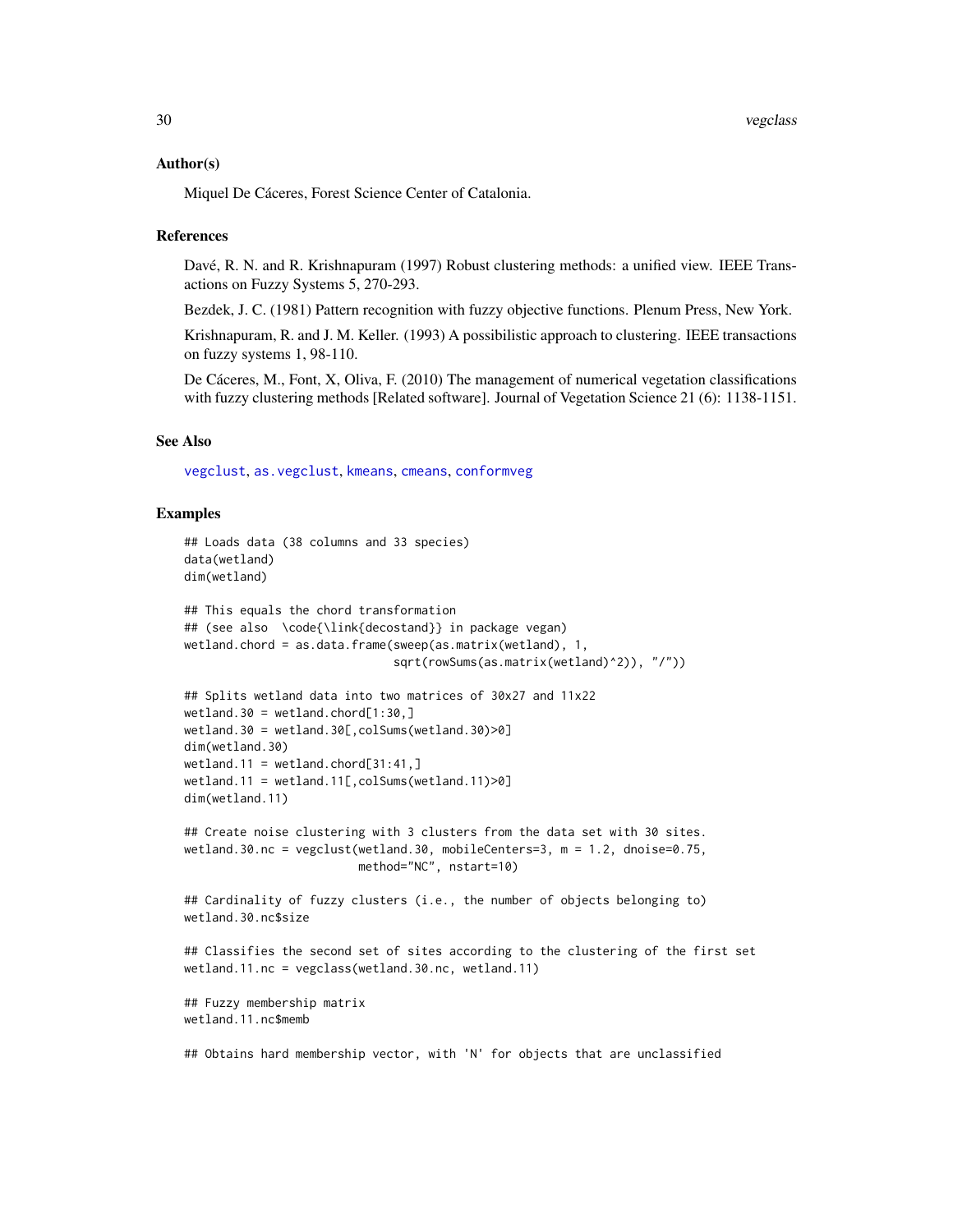#### <span id="page-30-0"></span>vegclust 31

defuzzify(wetland.11.nc\$memb)\$cluster

<span id="page-30-1"></span>vegclust *Vegetation clustering methods*

#### Description

Performs hard or fuzzy clustering of vegetation data

## Usage

```
vegclust(x, mobileCenters, fixedCenters = NULL, method="NC", m = 2, dnoise = NULL,
      eta = NULL, alpha=0.001, iter.max=100, nstart=1, maxminJ = 10, seeds=NULL,
        verbose=FALSE)
vegclustdist(x, mobileMemb, fixedMemb = NULL, method="NC", m = 2, dnoise = NULL,
         eta = NULL, alpha=0.001, iter.max=100, nstart=1, seeds=NULL, verbose=FALSE)
```
# Arguments

| X             | Community data. A site-by-species matrix or data frame (for vegclust) or a<br>site-by-site dissimilarity matrix or dist object (for vegclustdist). |
|---------------|----------------------------------------------------------------------------------------------------------------------------------------------------|
| mobileCenters | A number, a vector of seeds, or coordinates for mobile clusters.                                                                                   |
| fixedCenters  | A matrix or data frame with coordinates for fixed (non-mobile) clusters.                                                                           |
| mobileMemb    | A number, a vector of seeds, or starting memberships for mobile clusters.                                                                          |
| fixedMemb     | A matrix or data frame with starting memberships for fixed (non-mobile) clus-<br>ters.                                                             |
| method        | A clustering model. Current accepted models are:                                                                                                   |
|               | • "KM": K-means or hard c-means (MacQueen 1967)                                                                                                    |
|               | • "KMdd": Hard c-medoids (Krishnapuram et al. 1999)                                                                                                |
|               | • "FCM": Fuzzy c-means (Bezdek 1981)                                                                                                               |
|               | • "FCMdd": Fuzzy c-medoids (Krishnapuram et al. 1999)                                                                                              |
|               | • "NC": Noise clustering (Dave and Krishnapuram 1997)                                                                                              |
|               | • "NCdd": Noise clustering with medoids                                                                                                            |
|               | • "HNC": Hard noise clustering                                                                                                                     |
|               | • "HNCdd": Hard noise clustering with medoids                                                                                                      |
|               | • "PCM": Possibilistic c-means (Krishnapuram and Keller 1993)                                                                                      |
|               | • "PCMdd": Possibilistic c-medoids                                                                                                                 |
| m             | The fuzziness exponent to be used (this is relevant for all models except for<br>kmeans)                                                           |
| dnoise        | The distance to the noise cluster, relevant for noise clustering (NC).                                                                             |
| eta           | A vector of reference distances, relevant for possibilistic C-means (PCM).                                                                         |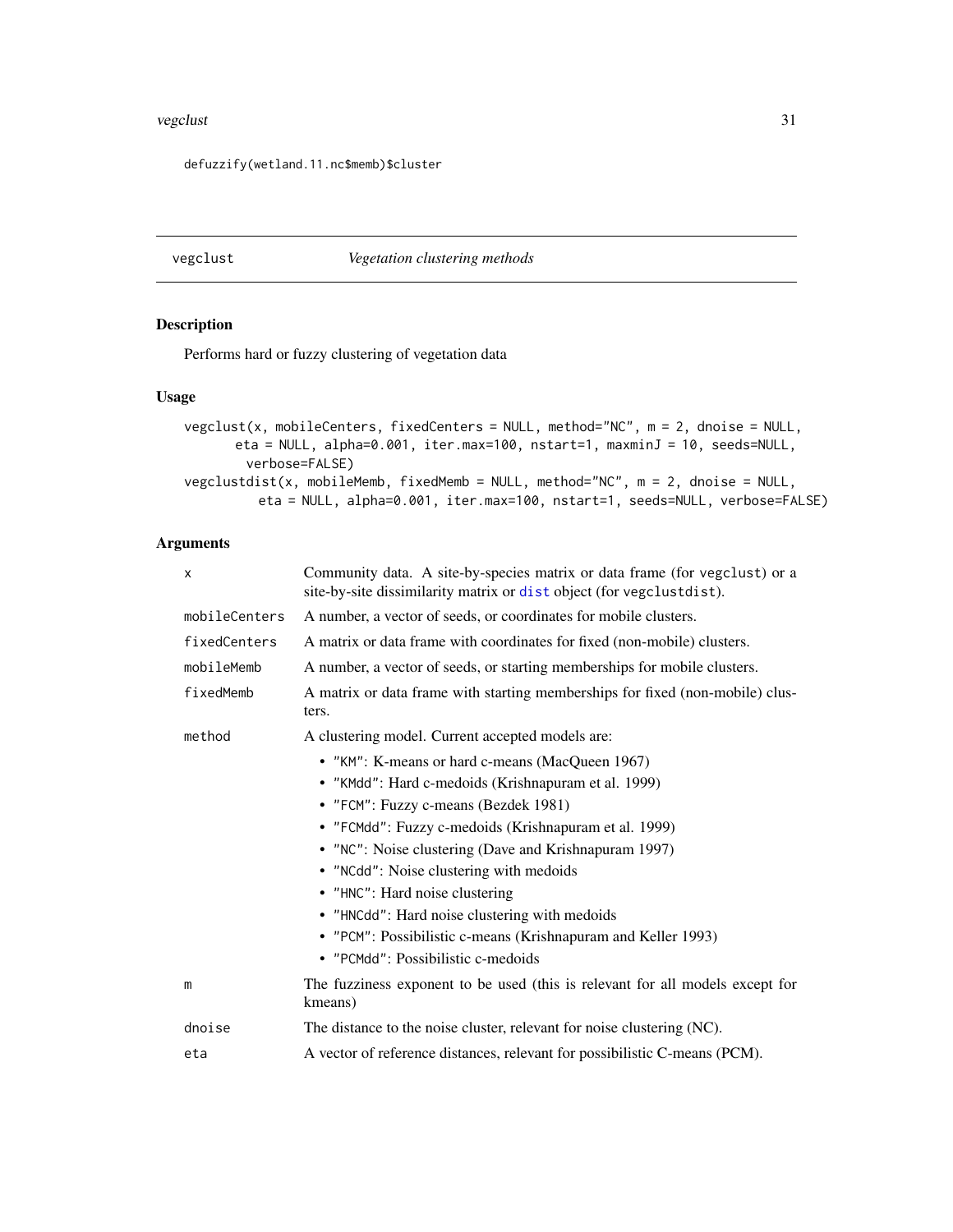<span id="page-31-0"></span>

| alpha    | Threshold used to stop iterations. The maximum difference in the membership<br>matrix of the current vs. the previous iteration will be compared to this value. |
|----------|-----------------------------------------------------------------------------------------------------------------------------------------------------------------|
| iter.max | The maximum number of iterations allowed.                                                                                                                       |
| nstart   | If mobile Centers or mobile Memb is a number, how many random sets should<br>be chosen?                                                                         |
| maxminJ  | When random starts are used, these will stop if at least maxminJ runs ended up<br>in the same functional value.                                                 |
| seeds    | If mobileCenters or mobileMemb is a number, a vector indicating which objects<br>are potential initial centers. If NULL all objects are valid seeds.            |
| verbose  | Flag to print extra output.                                                                                                                                     |

#### Details

Functions vegclust and vegclustdist try to generalize the [kmeans](#page-0-0) function in stats in three ways.

Firstly, they allows different clustering models. Clustering models can be divided in (a) fuzzy or hard; (b) centroid-based or medoid-based; (c) Partitioning (KM and FCM family), noise clustering (NC family), and possibilistic clustering (PCM and PCMdd). The reader should refer to the original publications to better understand the differences between models.

Secondly, users can specify fixed clusters (that is, centroids that do not change their positions during iterations). Fixed clusters are intended to be used when some clusters were previously defined and new data has been collected. One may allow some of these new data points to form new clusters, while some other points will be assigned to the original clusters. In the case of models with cluster repulsion (such as KM, FCM or NC) the new (mobile) clusters are not allowed to 'push' the fixed ones. As a result, mobile clusters will occupy new regions of the reference space.

Thirdly, vegclustdist implements the distance-based equivalent of vegclust. The results of vegclust and vegclustdist will be the same (if seeds are equal) if the distance matrix is calculated using the Euclidean distance (see function [dist](#page-0-0)). Otherwise, the equivalence holds by resorting on principal coordinates analysis.

Note that all data frames or matrices used as input of vegclust should be defined on the same space of species (see [conformveg](#page-11-1)). Unlike [kmeans](#page-0-0), which allows different specific algorithms, here updates of prototypes (centroids or medoids) are done after all objects have been reassigned (Forgy 1965). In order to obtain hard cluster definitions, users can apply the function [defuzzify](#page-14-1) to the vegclust object.

#### Value

Returns an object of type vegclust with the following items:

| mode   | raw for function vegelust and dist for function vegelust dist.                                                                 |
|--------|--------------------------------------------------------------------------------------------------------------------------------|
| method | The clustering model used                                                                                                      |
| m      | The fuzziness exponent used (m=1 in case of kmeans)                                                                            |
| dnoise | The distance to the noise cluster used for noise clustering (NC, HNC, NCdd or<br>HNCdd). This is set to NULL for other models. |
| eta    | The reference distance vector used for possibilistic clustering (PCM or PCMdd).<br>This is set to NULL for other models.       |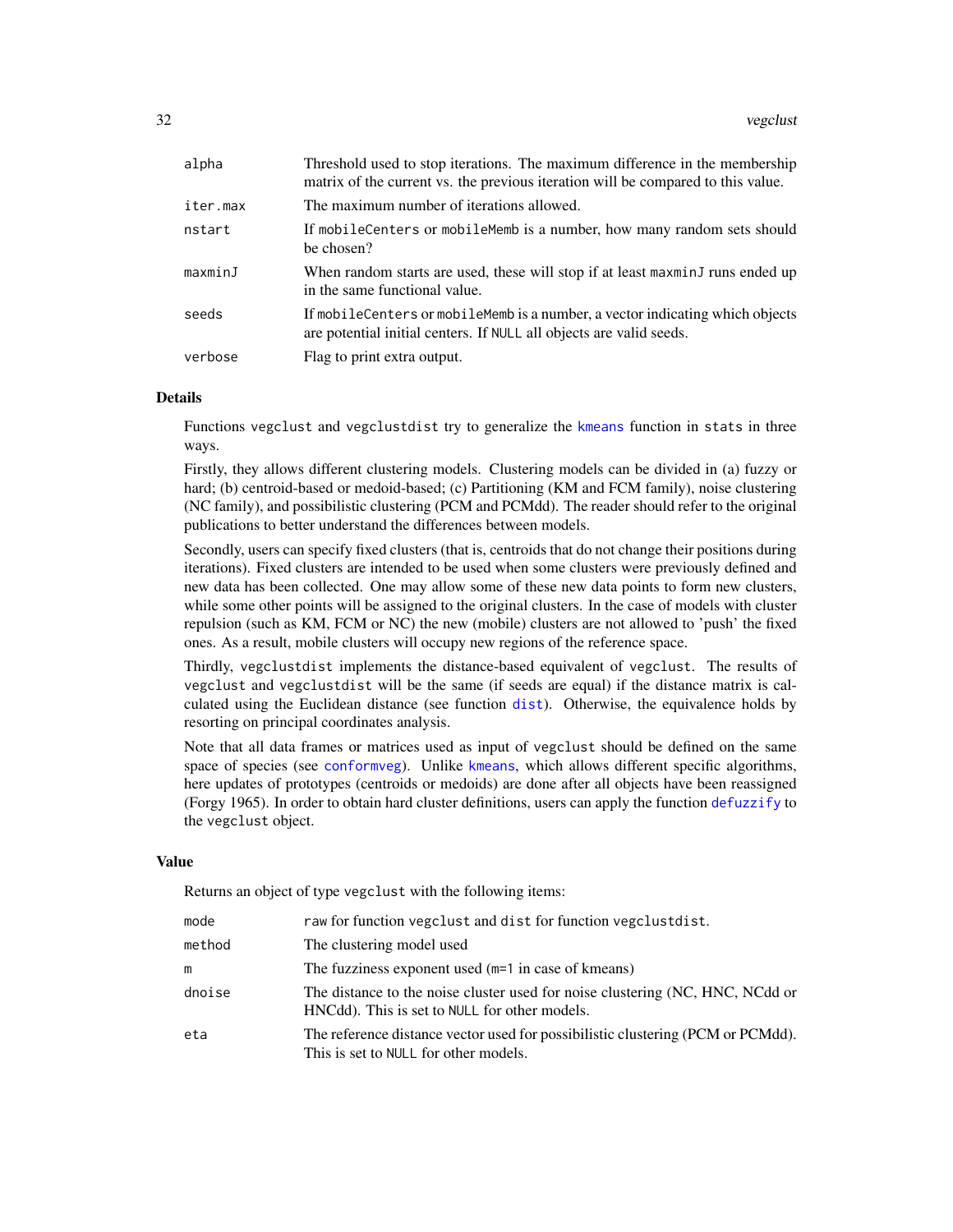#### vegclust 33

| memb          | The fuzzy membership matrix. Columns starting with "M" indicate mobile clus-<br>ters, whereas columns starting with "F" indicate fixed clusters.                                                                                                                                                                                 |
|---------------|----------------------------------------------------------------------------------------------------------------------------------------------------------------------------------------------------------------------------------------------------------------------------------------------------------------------------------|
| mobileCenters | If vegclust is used, this contains a data frame with the coordinates of the mo-<br>bile centers (centroids or medoids). If vegclustdist is used, it will contain<br>the indices of mobile medoids for models KMdd, FCMdd, HNCdd, NCdd and<br>PCMdd; or NULL otherwise.                                                           |
| fixedCenters  | If vegclust is used, this contains a data frame with the coordinates of the fixed<br>centers (centroids or medoids). If vegclustdist is used, it will contain the in-<br>dices of fixed medoids for models KMdd, FCMdd, HNCdd, NCdd and PCMdd;<br>or NULL otherwise.                                                             |
| dist2clusters | The matrix of object distances to cluster centers. Columns starting with "M"<br>indicate mobile clusters, whereas columns starting with "F" indicate fixed clus-<br>ters.                                                                                                                                                        |
| withinss      | In the case of methods KM, FCM, NC, PCM and HNC it contains the within-<br>cluster sum of squares for each cluster (squared distances to cluster center weighted<br>by membership). In the case of methods KMdd, FCMdd, NCdd, HNCdd and<br>PCMdd it contains the sum of distances to each cluster (weighted by member-<br>ship). |
| size          | The number of objects belonging to each cluster. In case of fuzzy clusters the<br>sum of memberships is given.                                                                                                                                                                                                                   |
| functional    | The objective function value (the minimum value attained after all iterations).                                                                                                                                                                                                                                                  |

#### Author(s)

Miquel De Cáceres, Forest Science Center of Catalonia

#### References

Forgy, E. W. (1965) Cluster analysis of multivariate data: efficiency vs interpretability of classifications. Biometrics 21, 768-769.

MacQueen, J. (1967) Some methods for classification and analysis of multivariate observations. In Proceedings of the Fifth Berkeley Symposium on Mathematical Statistics and Probability, eds L. M. Le Cam and J. Neyman, 1, pp. 281-297. Berkeley, CA: University of California Press.

Davé, R. N. and R. Krishnapuram (1997) Robust clustering methods: a unified view. IEEE Transactions on Fuzzy Systems 5, 270-293.

Bezdek, J. C. (1981) Pattern recognition with fuzzy objective functions. Plenum Press, New York.

Krishnapuram, R., Joshi, A., & Yi, L. (1999). A Fuzzy relative of the k-medoids algorithm with application to web document and snippet clustering. IEEE International Fuzzy Systems (pp. 1281–1286).

Krishnapuram, R. and J. M. Keller. (1993) A possibilistic approach to clustering. IEEE transactions on fuzzy systems 1, 98-110.

De Cáceres, M., Font, X, Oliva, F. (2010) The management of numerical vegetation classifications with fuzzy clustering methods. Journal of Vegetation Science 21 (6): 1138-1151.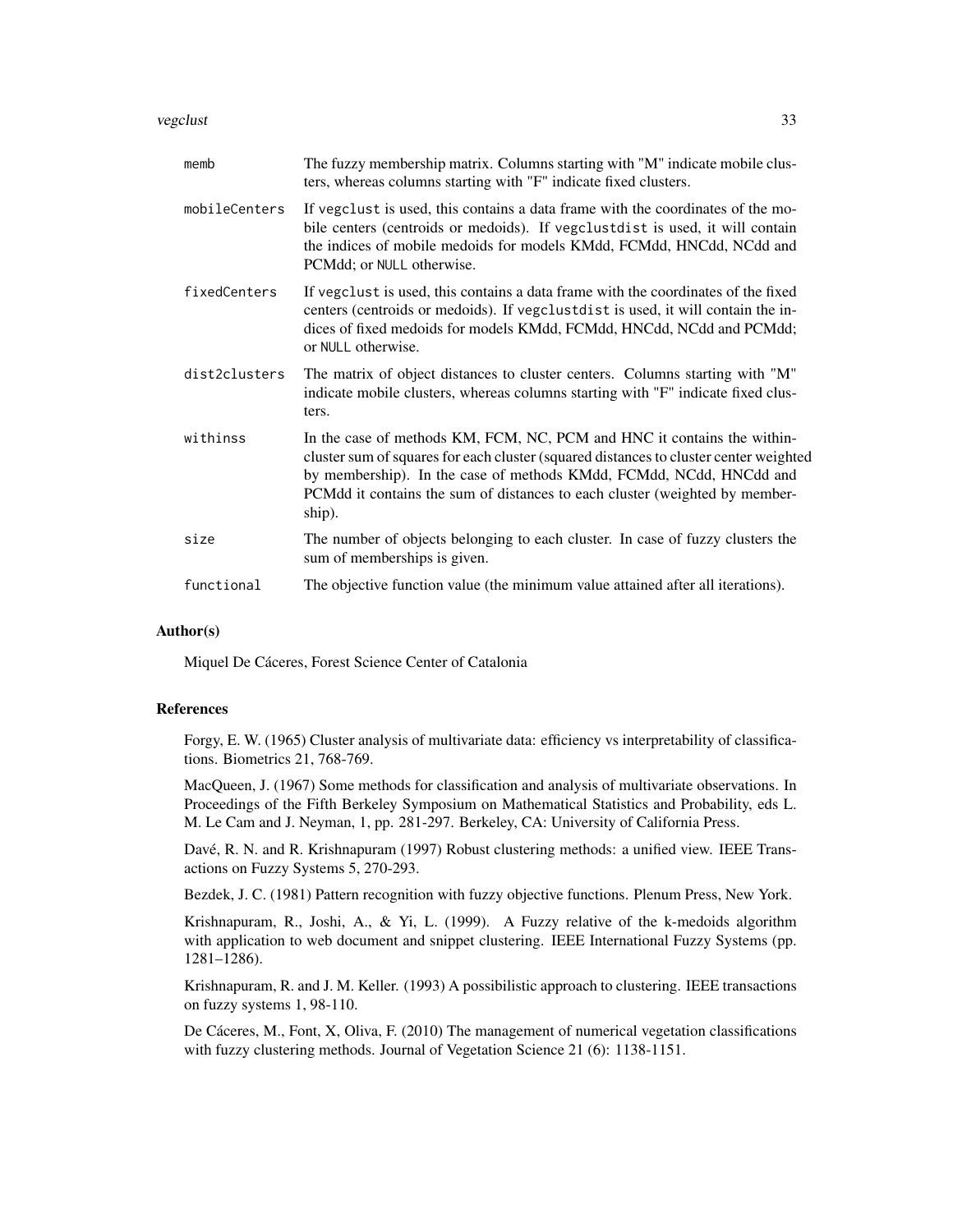# See Also

[hier.vegclust](#page-17-1),[incr.vegclust](#page-18-1),[kmeans](#page-0-0), [cmeans](#page-0-0),[vegclass](#page-28-1),[defuzzify](#page-14-1),[clustvar](#page-10-1)

#### Examples

```
## Loads data
data(wetland)
## This equals the chord transformation
## (see also \code{\link{decostand}} in package vegan)
wetland.chord = as.data.frame(sweep(as.matrix(wetland), 1,
                              sqrt(rowSums(as.matrix(wetland)^2)), "/"))
## Create noise clustering with 3 clusters. Perform 10 starts from random seeds
## and keep the best solution
wetland.nc = vegclust(wetland.chord, mobileCenters=3, m = 1.2, dnoise=0.75,
                      method="NC", nstart=10)
## Fuzzy membership matrix
wetland.nc$memb
## Cardinality of fuzzy clusters (i.e., the number of objects belonging to each cluster)
wetland.nc$size
## Obtains hard membership vector, with 'N' for objects that are unclassified
defuzzify(wetland.nc$memb)$cluster
## The same result is obtained with a matrix of chord distances
wetland.d = dist(wetland.chord)
wetland.d.nc = vegclustdist(wetland.d, mobileMemb=3, m = 1.2, dnoise=0.75,
                            method="NC", nstart=10)
```
vegclustIndex *Compute fuzzy evaluation statistics*

# Description

Computes several evaluation statistics on the fuzzy clustering results on objects of class [vegclust](#page-30-1).

#### Usage

vegclustIndex(y)

#### Arguments

y An object of class [vegclust](#page-30-1) or a membership matrix.

<span id="page-33-0"></span>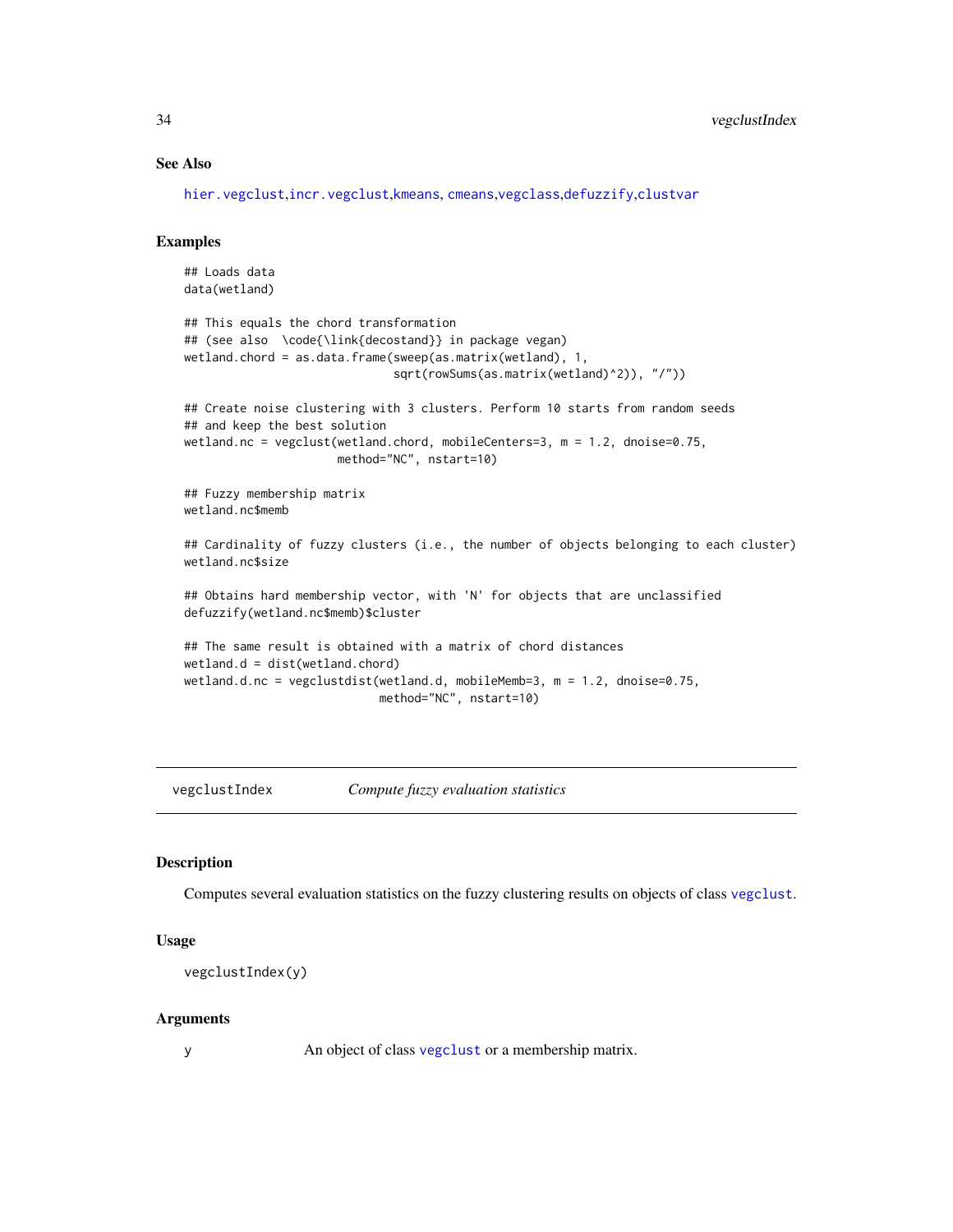#### <span id="page-34-0"></span>vegclustIndex 35

# Details

These statistics were conceived to be computed on fuzzy partitions, such as the ones coming from Fuzzy C-means (Bezdek 1981). Maximum values of PCN or minimum values of PEN can be used as criteria to choose the number of clusters.

# Value

Returns an vector of four values: partition coefficient (PC), normalized partition coefficient (PCN), partition entropy (PE) and normalized partition entropy (PEN).

#### Author(s)

Miquel De Cáceres, Forest Science Center of Catalonia

# References

Bezdek, J. C. (1981) Pattern recognition with fuzzy objective functions. Plenum Press, New York.

#### See Also

[cmeans](#page-0-0),[vegclust](#page-30-1)

```
## Loads data
data(wetland)
## This equals the chord transformation
## (see also \code{\link{decostand}} in package vegan)
wetland.chord = as.data.frame(sweep(as.matrix(wetland), 1,
                              sqrt(rowSums(as.matrix(wetland)^2)), "/"))
## Create noise clustering with 2, 3 and 4 clusters. Perform 10 starts from random seeds
## and keep the best solutions
wetland.fcm2 = vegclust(wetland.chord, mobileCenters=2, m = 1.2, method="FCM", nstart=10)
wetland.fcm3 = vegclust(wetland.chord, mobileCenters=3, m = 1.2, method="FCM", nstart=10)
wetland.fcm4 = vegclust(wetland.chord, mobileCenters=4, m = 1.2, method="FCM", nstart=10)
## Compute statistics. Both PCN and PEN indicate that three groups are more advisable
## than 2 or 4.
print(vegclustIndex(wetland.fcm2))
print(vegclustIndex(wetland.fcm3))
print(vegclustIndex(wetland.fcm4))
```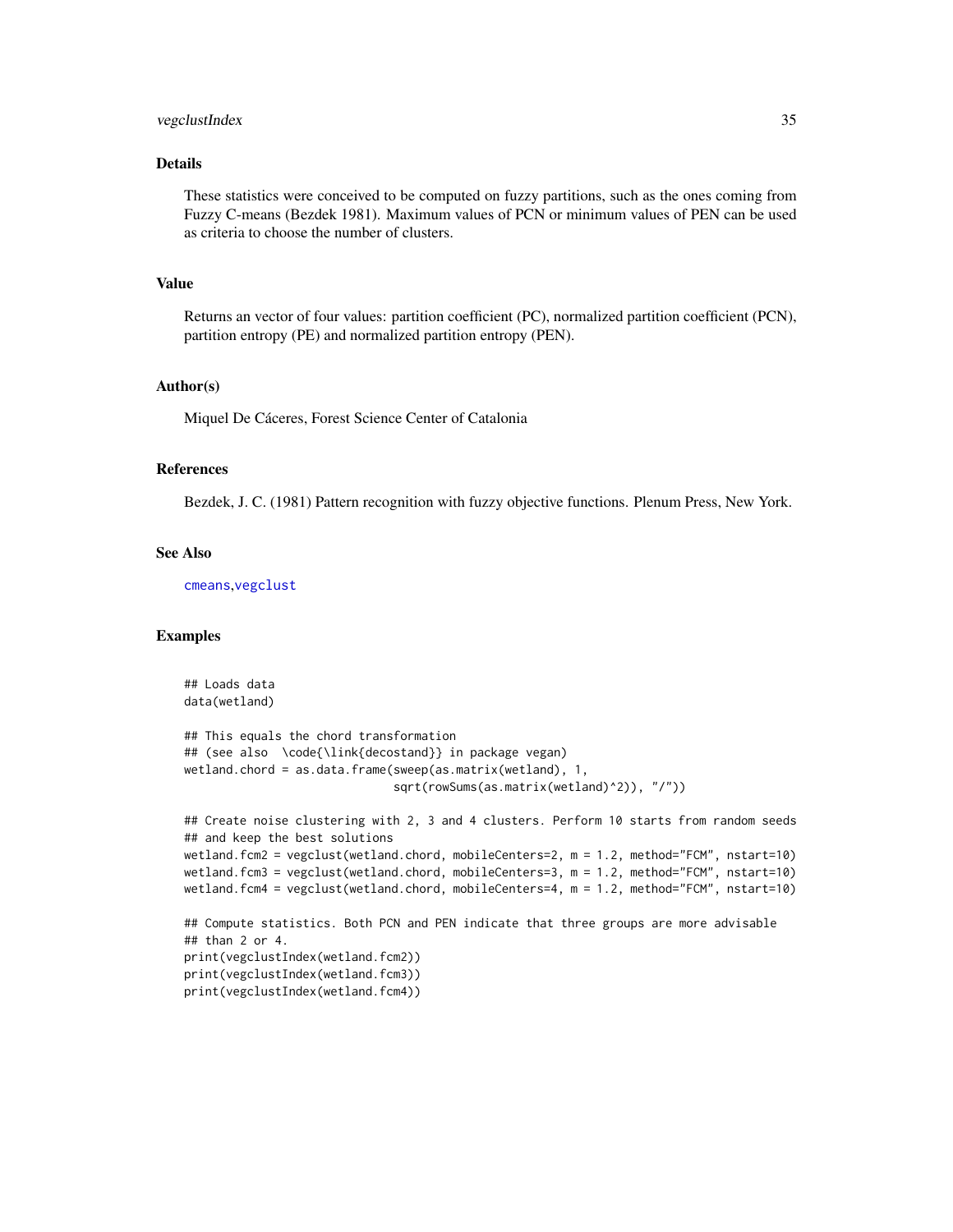#### **Description**

Function to calculate the dissimilarity between plant communities taking into account both their composition and the size of organisms.

# Usage

vegdiststruct(x, type="profile", method="bray", transform=NULL, classWidths=NULL)

#### Arguments

| $\mathsf{x}$ | A stratified vegetation data set (see function stratifyvegdata), or a set of<br>cummulative abundance profiles (see function CAP).                                                                                                             |
|--------------|------------------------------------------------------------------------------------------------------------------------------------------------------------------------------------------------------------------------------------------------|
| type         | Whether dissimilarities between pairs of sites should be calculated from differ-<br>ences in cumulative abundance profiles ("profile"), in total species abundance<br>("abundance") or in volumes of cumulative abundance profiles ("volume"). |
| method       | The dissimilarity coefficient to calculate (see details).                                                                                                                                                                                      |
| transform    | A function or the name of a function to be applied to each cumulative abundance<br>value.                                                                                                                                                      |
| classWidths  | A numerical vector containing the width for each size class (or stratum). If NULL,<br>then the function assumes classes of equal width.                                                                                                        |

# Details

The six different coefficients available are described in De Caceres et al. (in prep.): (1) method="bray" for percentage difference (alias Bray-Curtis dissimilarity); (2) method="ruzicka" for Ruzicka index (a generalization of Jaccard); (3) method="kulczynski" for the Kulczynski dissimilarity index; (4) method="ochiai" for the complement of a quantitative generalization of Ochiai index of similarity; (5) method="canberra" for the Canberra index (Adkins form); (6) method="relman" for the relativized Manhattan coefficient (Whittaker's index of association).

# Value

Returns an object of class '[dist](#page-0-0)'.

#### Author(s)

Miquel De Cáceres, Forest Science Center of Catalonia.

#### References

De Cáceres, M., Legendre, P. & He, F. (in preparation) Dissimilarity measurements and the sie structure of ecological communities.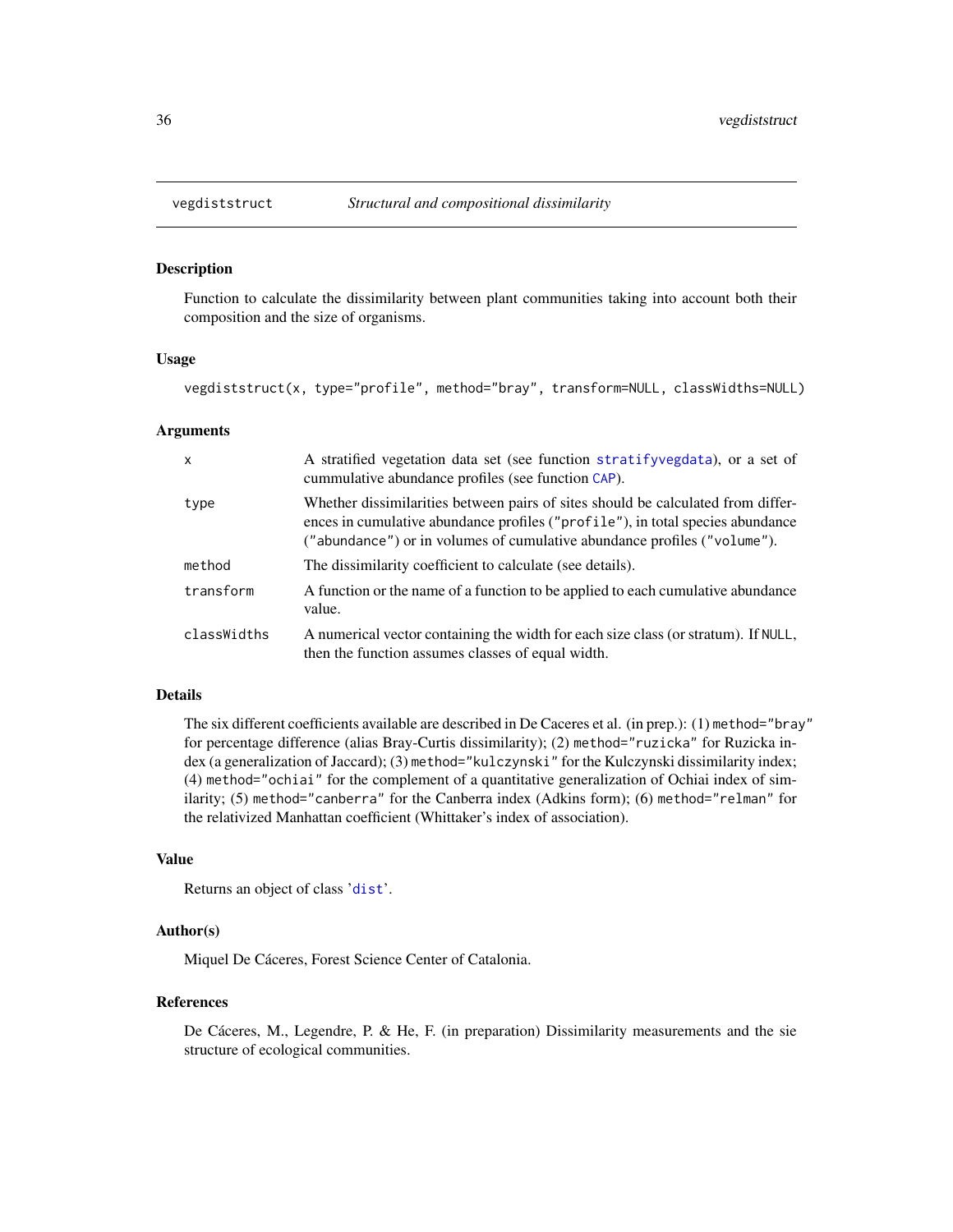#### <span id="page-36-0"></span>wetland 37

# See Also

[stratifyvegdata](#page-25-1), [vegdist](#page-0-0)

# Examples

```
## Load stratified data
data(medreg)
```

```
## Check that 'medreg' has correct class
class(medreg)
```

```
## Create cumulative abundance profile (CAP) for each plot
medreg.CAP = CAP(medreg)
```

```
## Create dissimilarity (percentage difference) matrix using profiles
medreg.D = vegdiststruct(medreg, method="bray")
```

```
## Create dissimilarity (percentage difference) matrix using abundances
medreg.D2 = vegdiststruct(medreg, method="bray", type="abundance")
```

```
## Calculate correlation
cor(as.vector(medreg.D), as.vector(medreg.D2))
```
wetland *Wetland vegetation data set*

#### Description

Vegetation of the Adelaide river alluvial plain (Australia). This data set was published by Bowman & Wilson (1987) and used in Dale (1988) to compare fuzzy classification approaches.

#### Usage

data(wetland)

# Format

A data frame with 41 sites (rows) and 33 species (columns). Abundance values are represented in abundance classes.

#### Source

Bowman, D. M. J. S. and B. A. Wilson. 1986. Wetland vegetation pattern on the Adelaide River flood plain, Northern Territory, Australia. Proceedings of the Royal Society of Queensland 97:69- 77.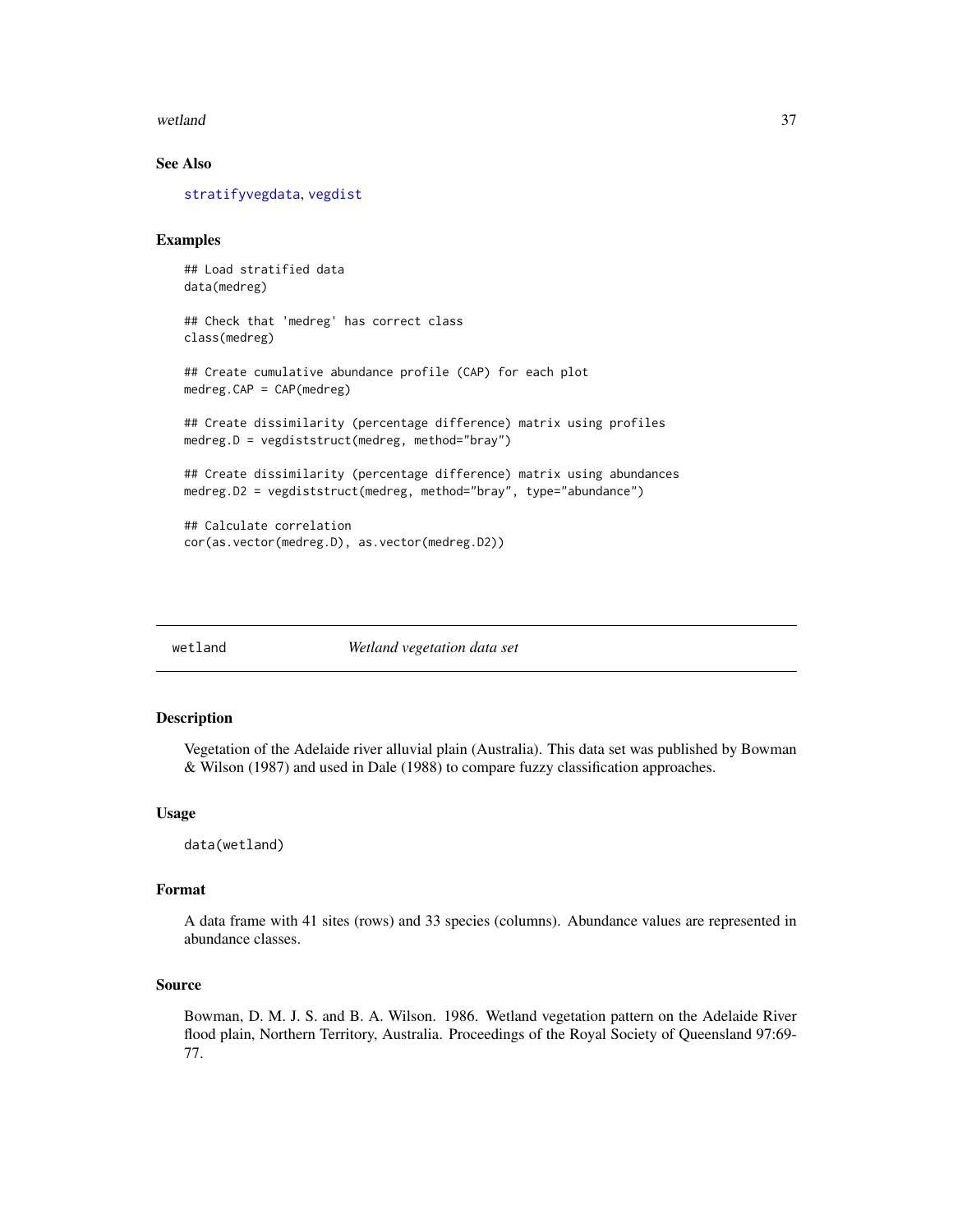# References

Dale, M. B. 1988. Some fuzzy approaches to phytosociology. Ideals and instances. Folia geobotanica et phytotaxonomica 23:239-274.

# Examples

data(wetland)